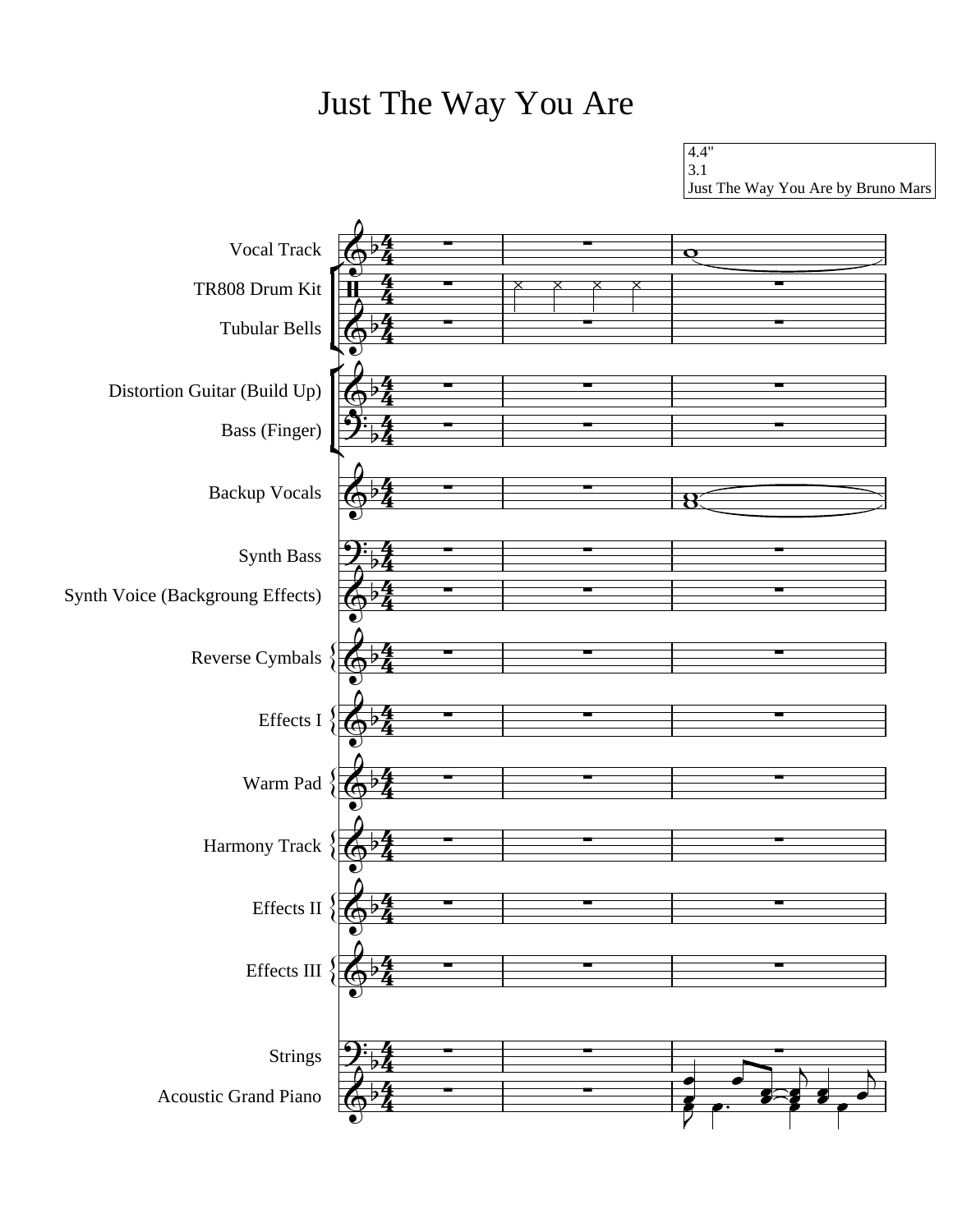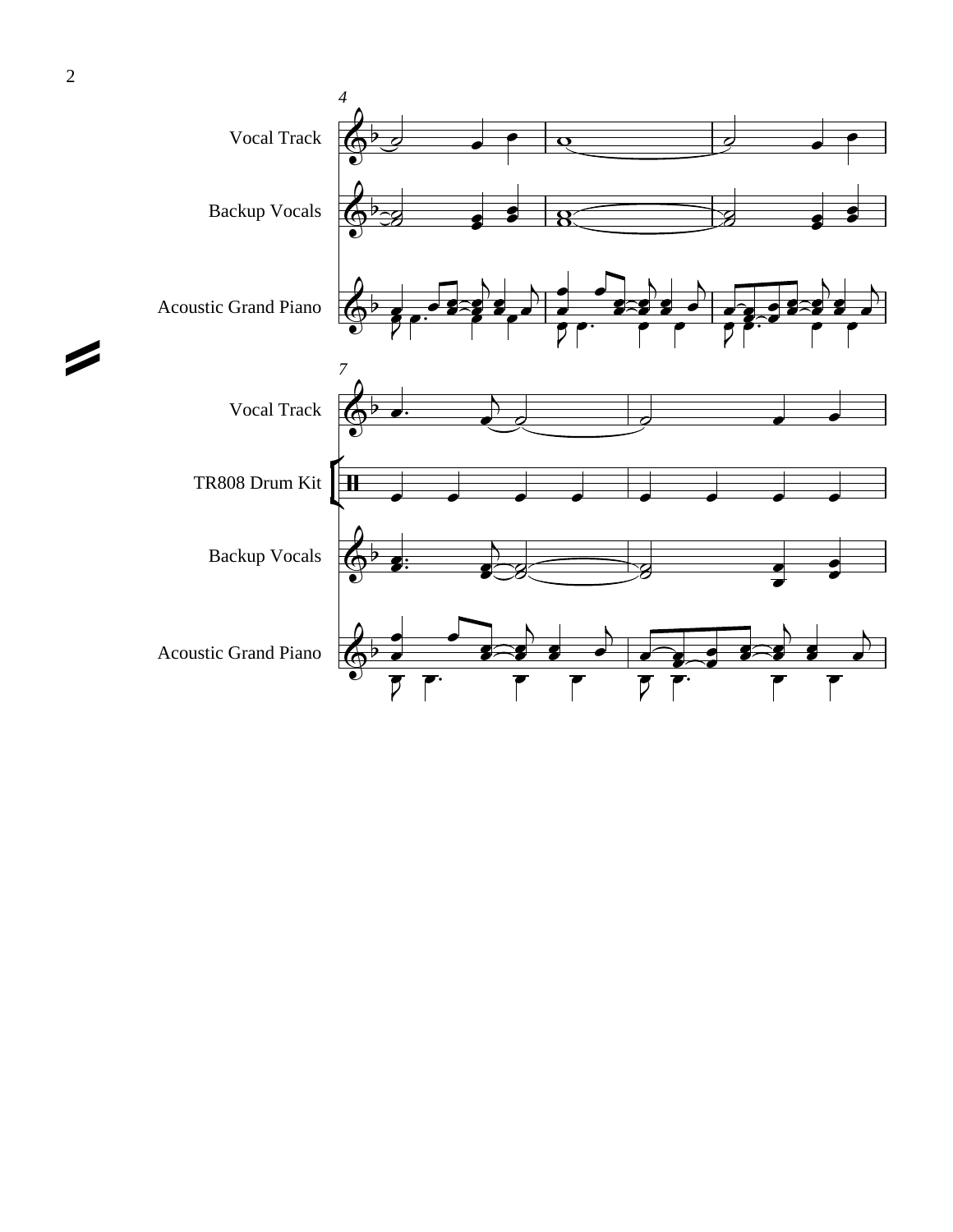

 $\blacktriangleright$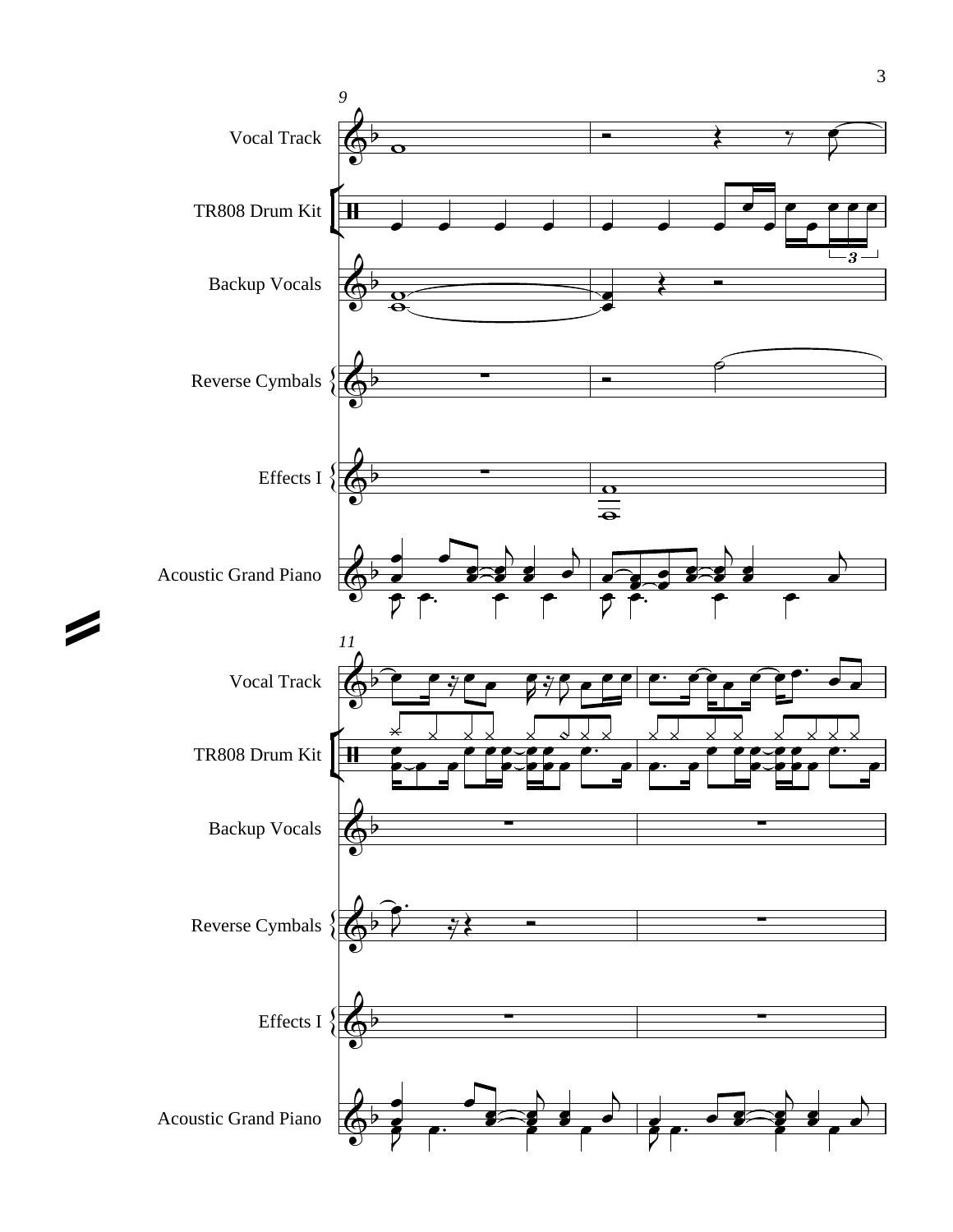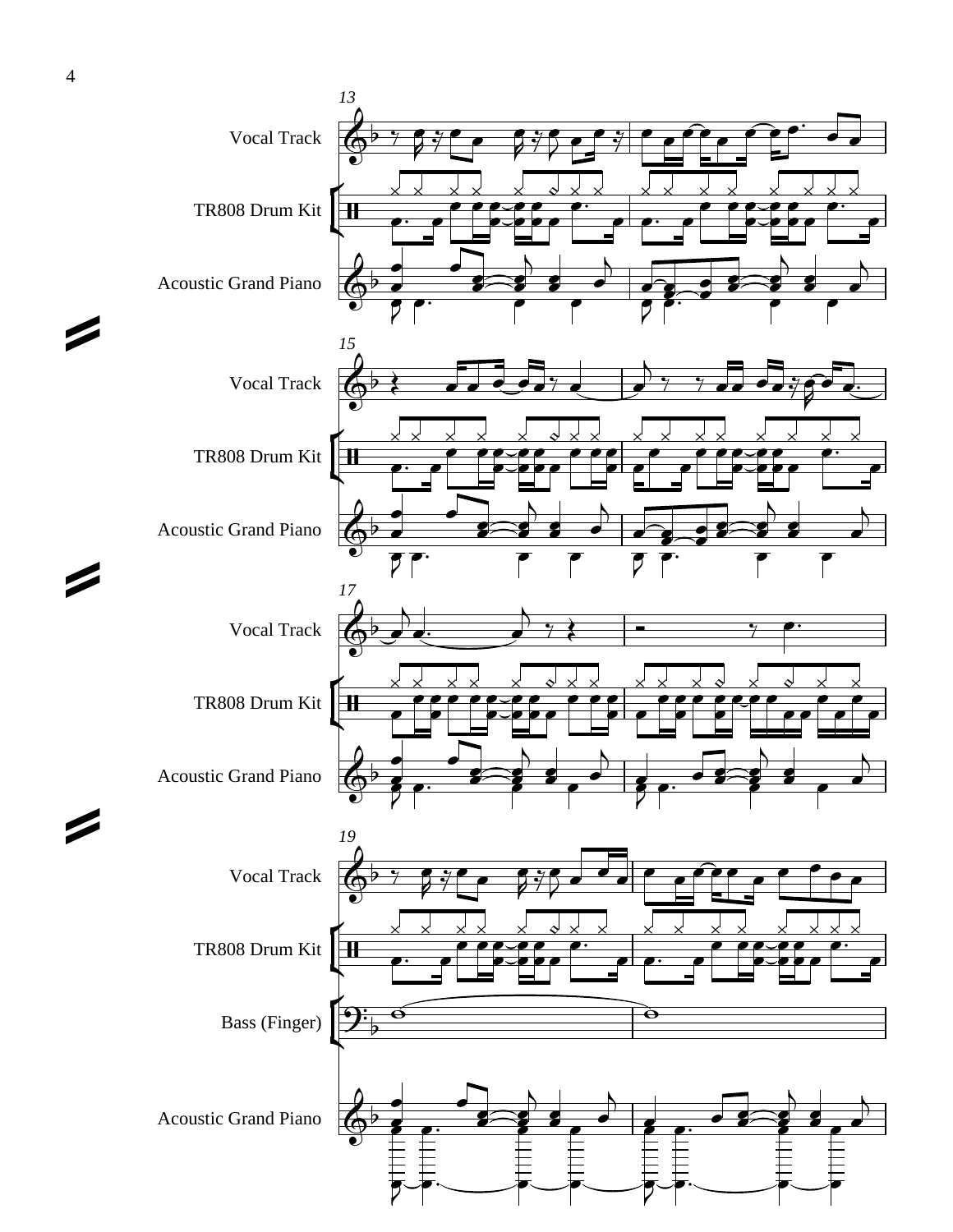

 $\overline{\phantom{a}}$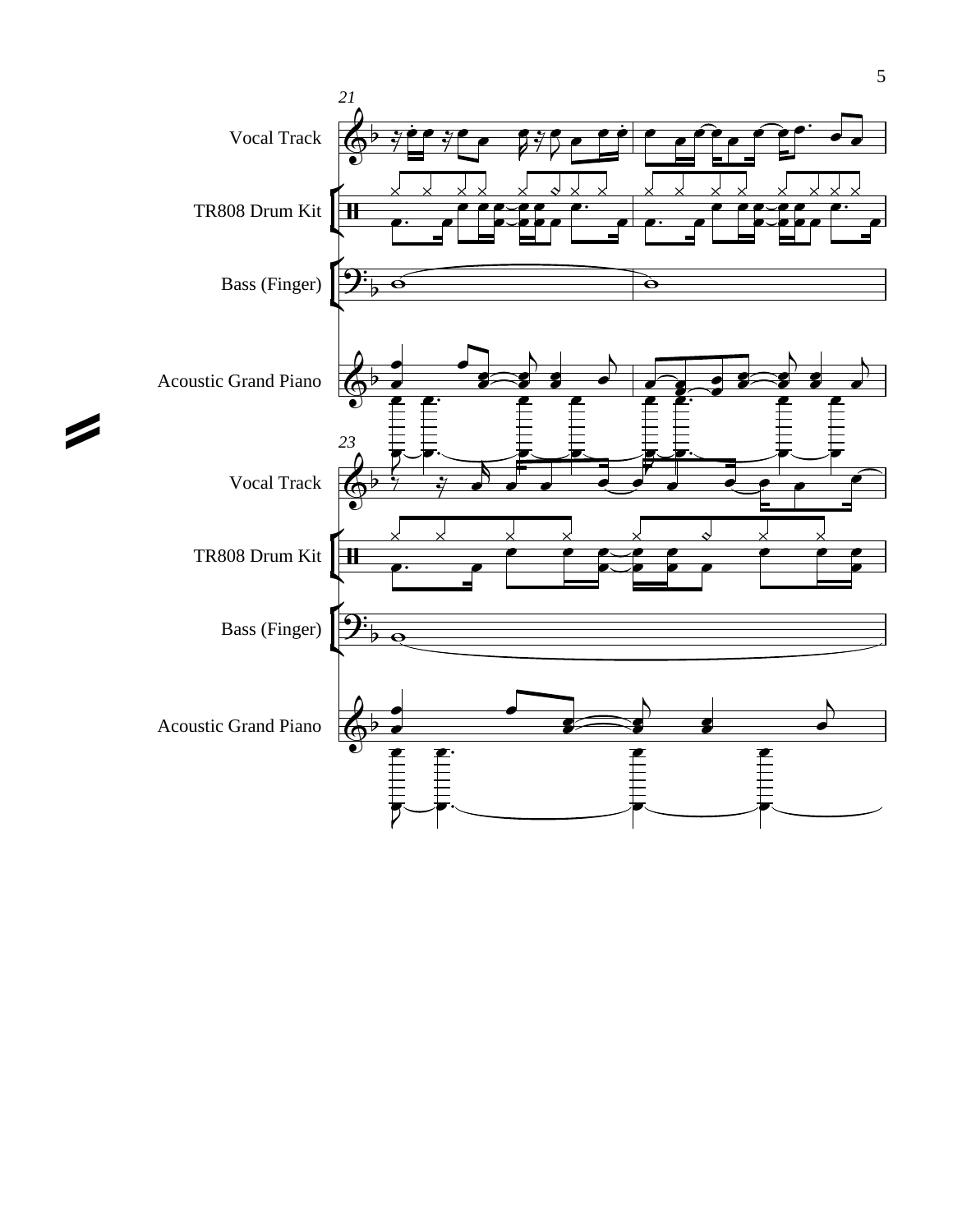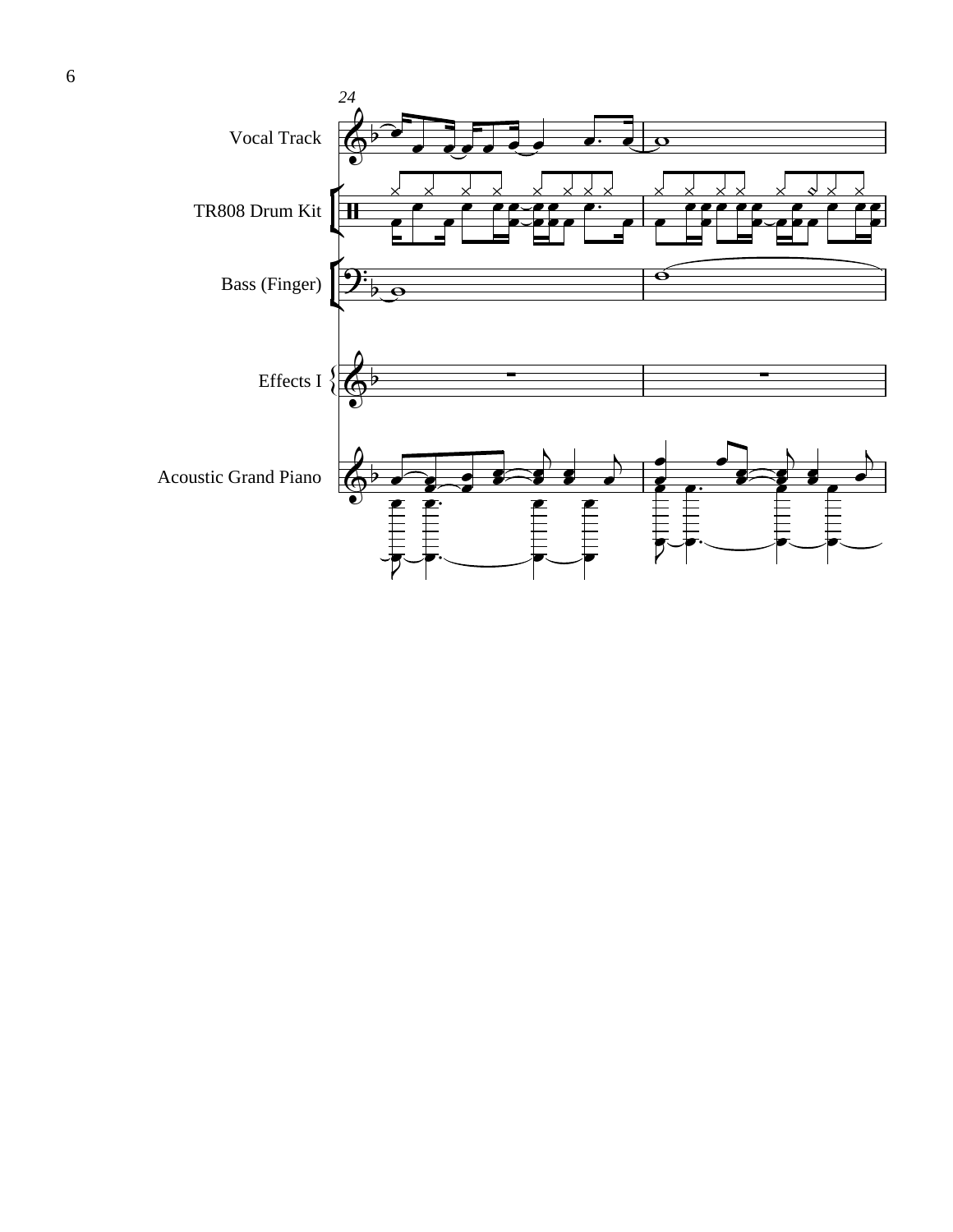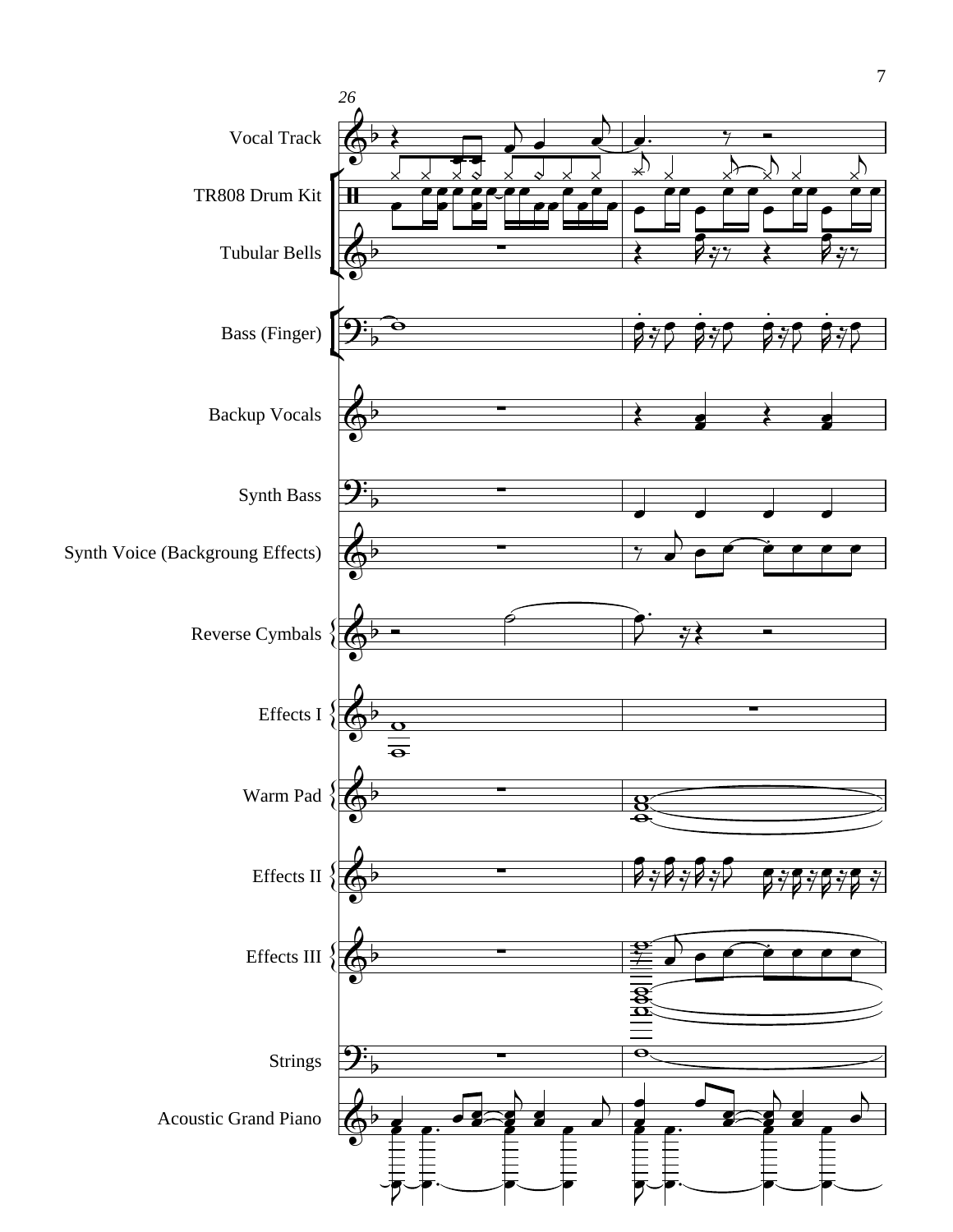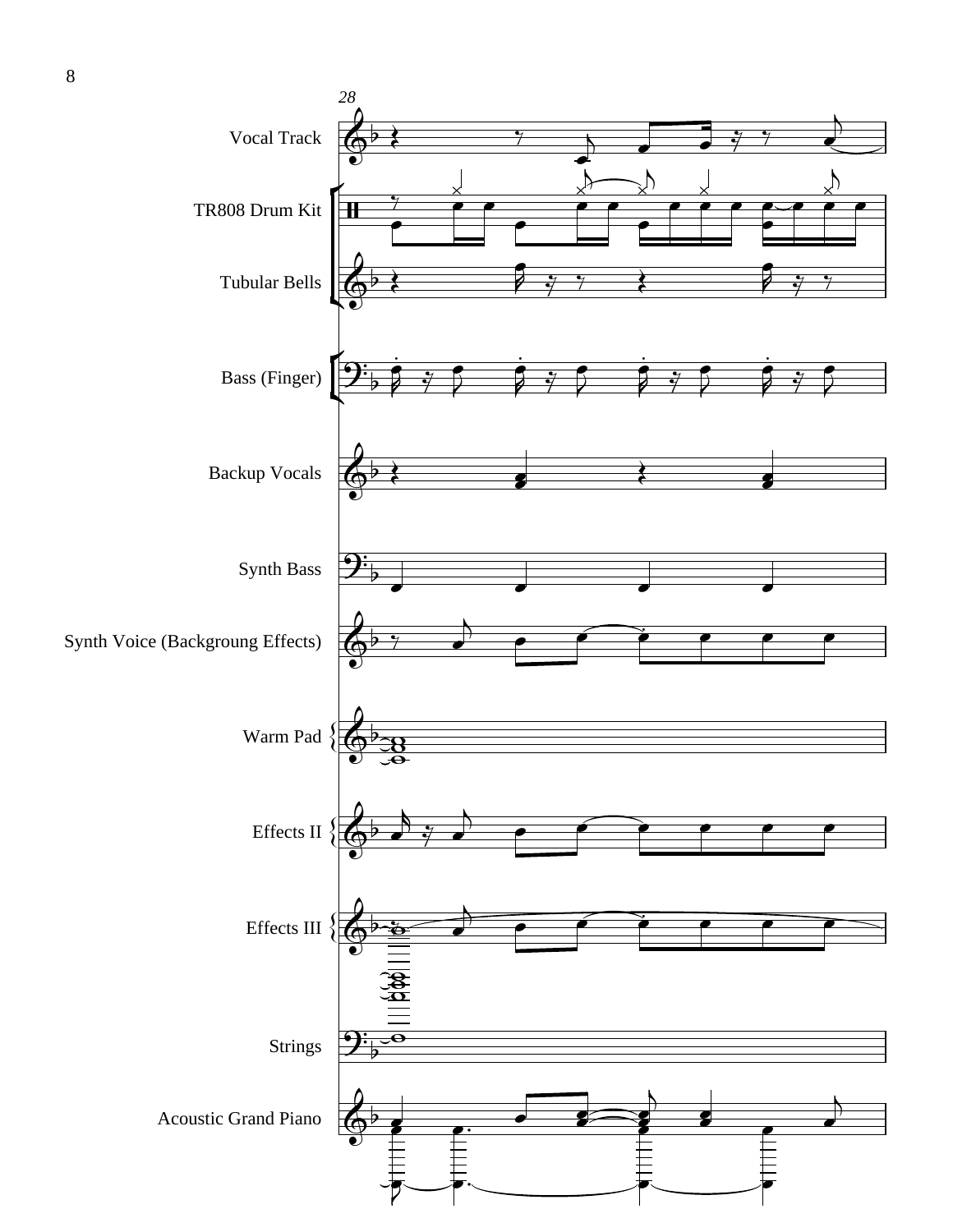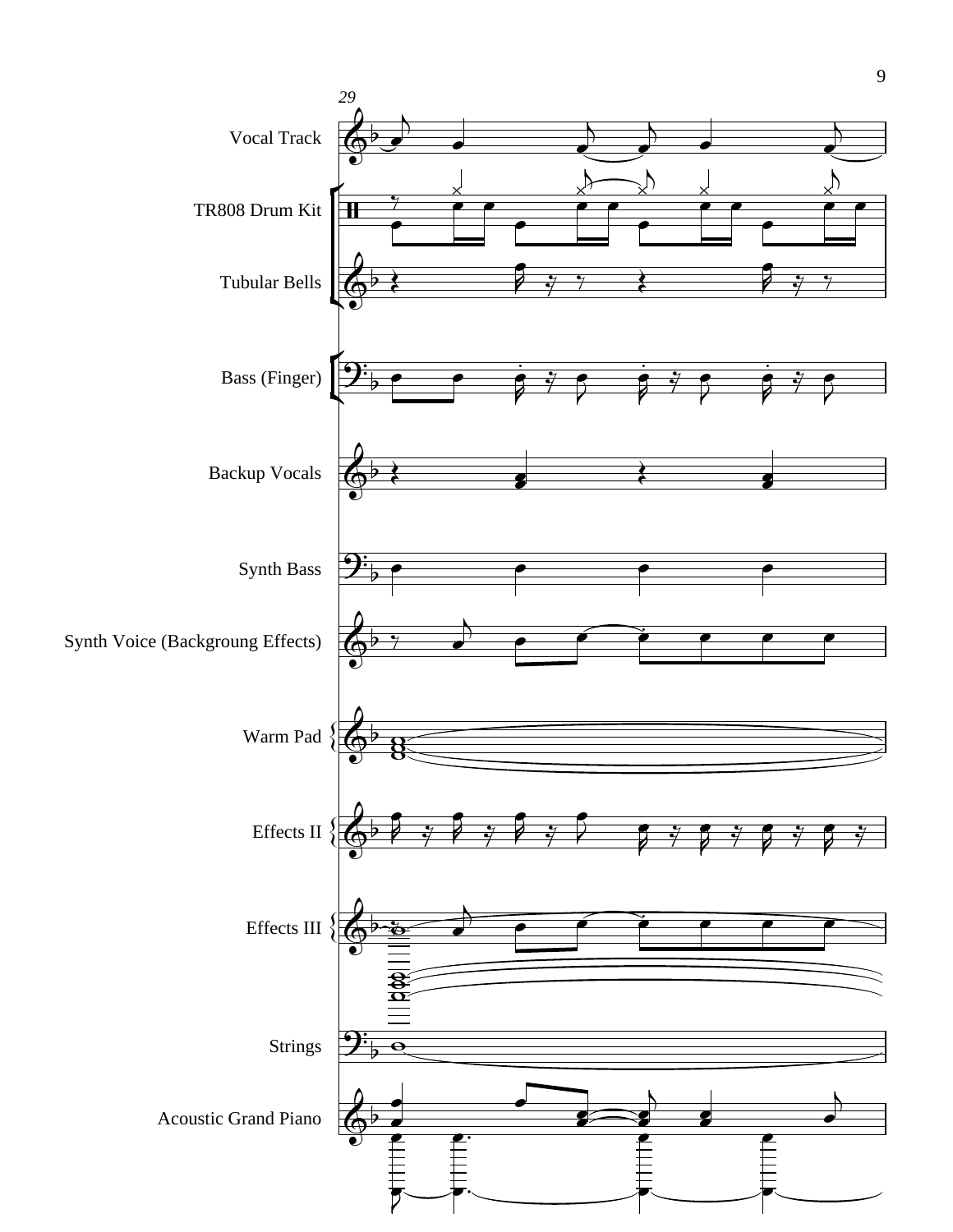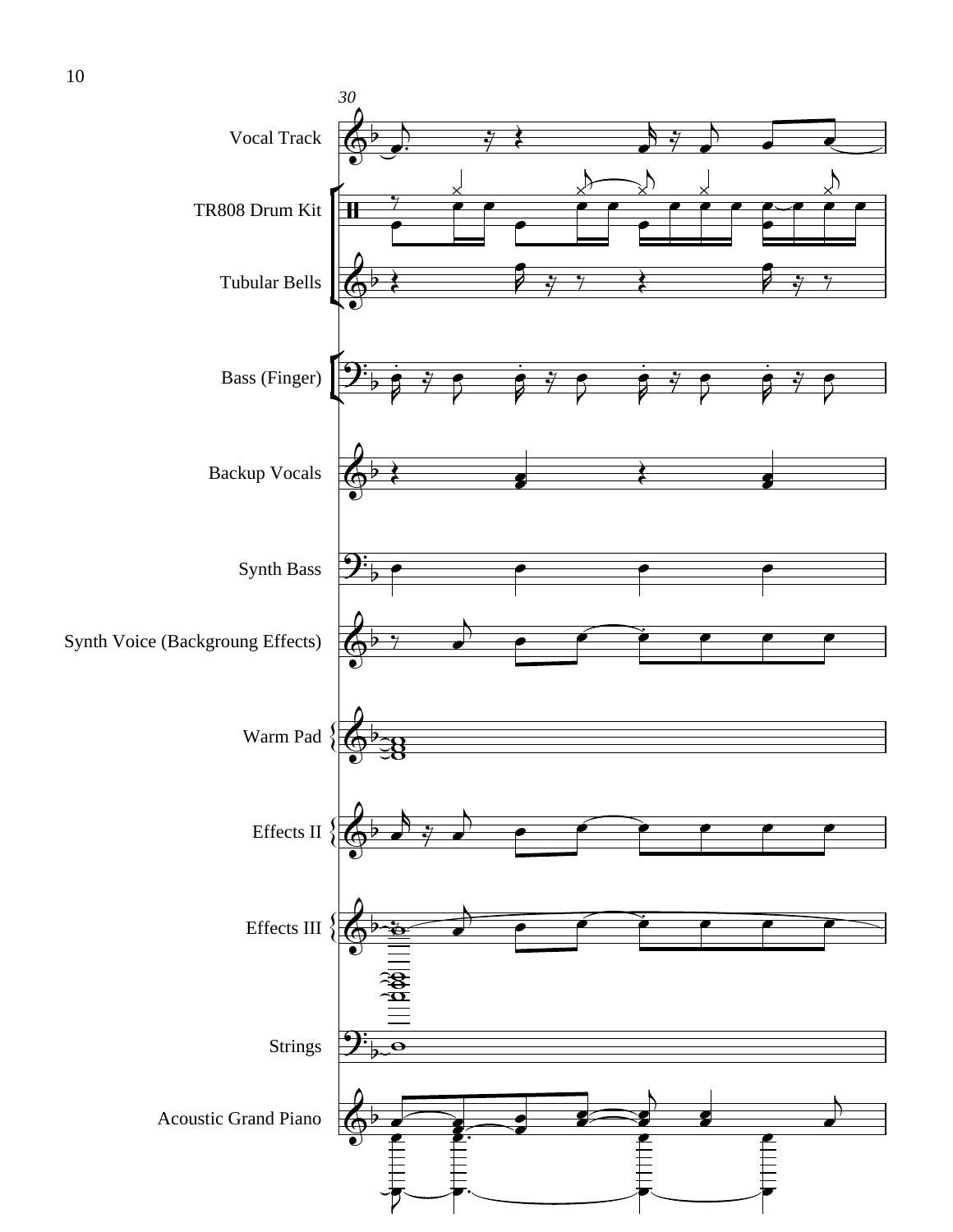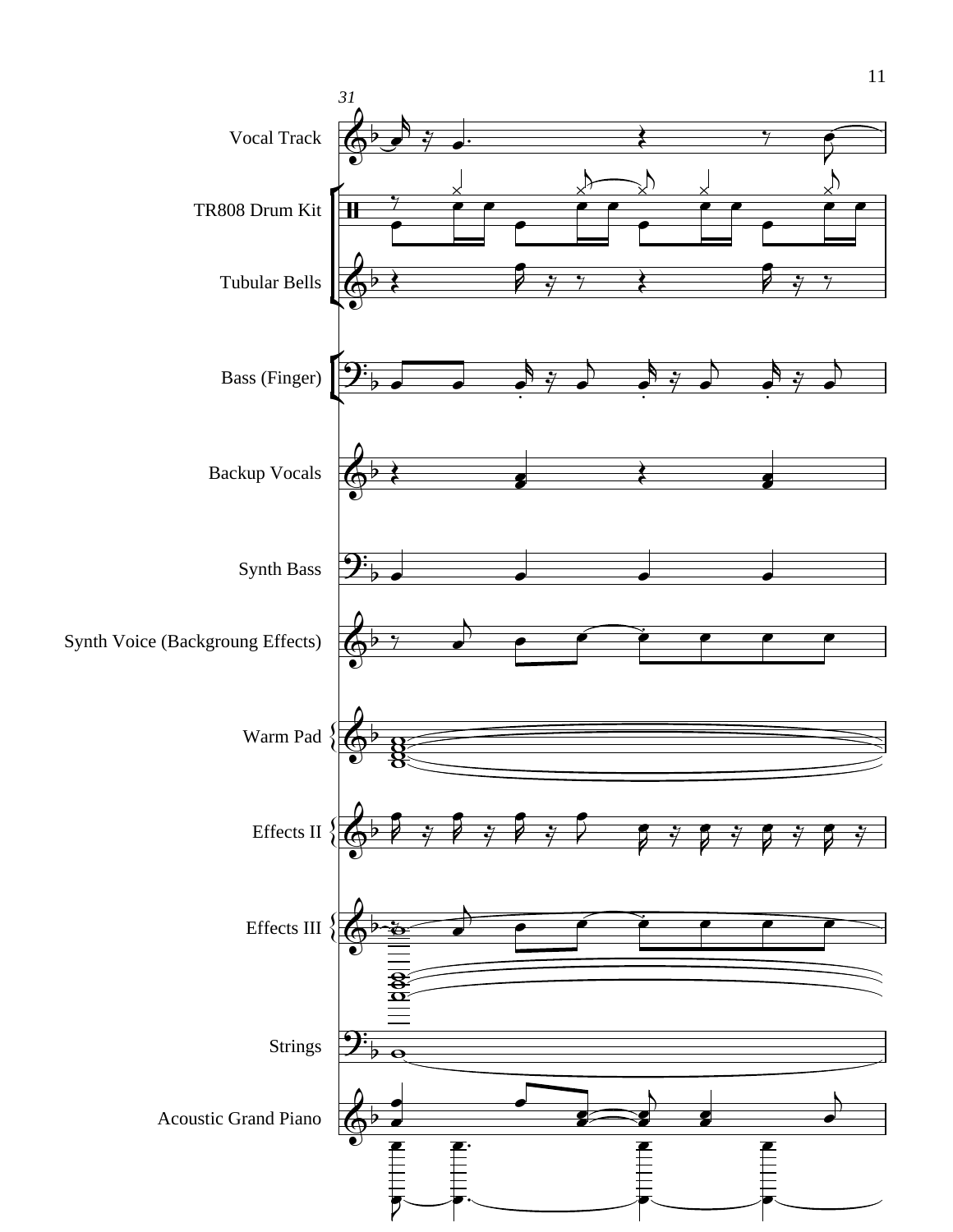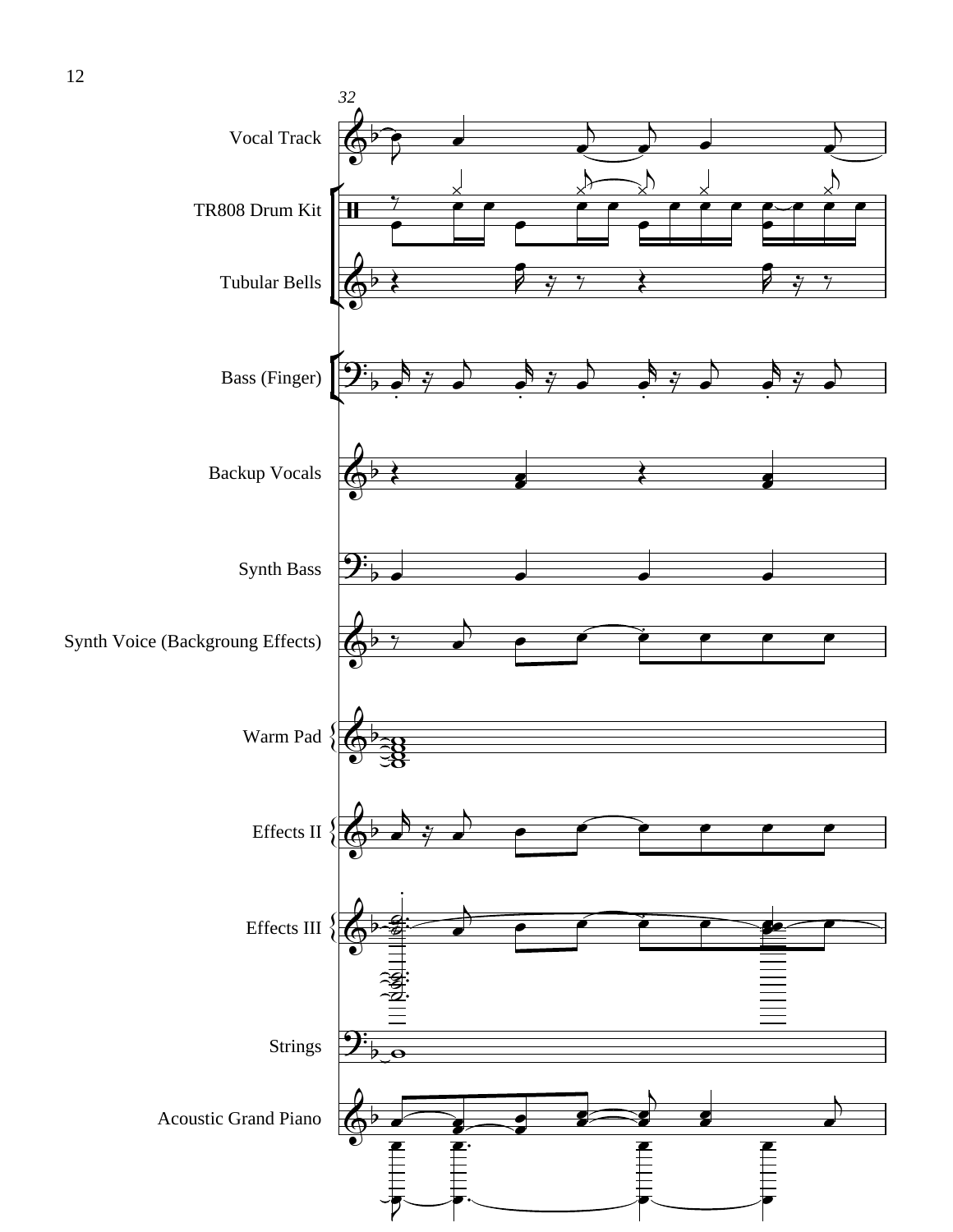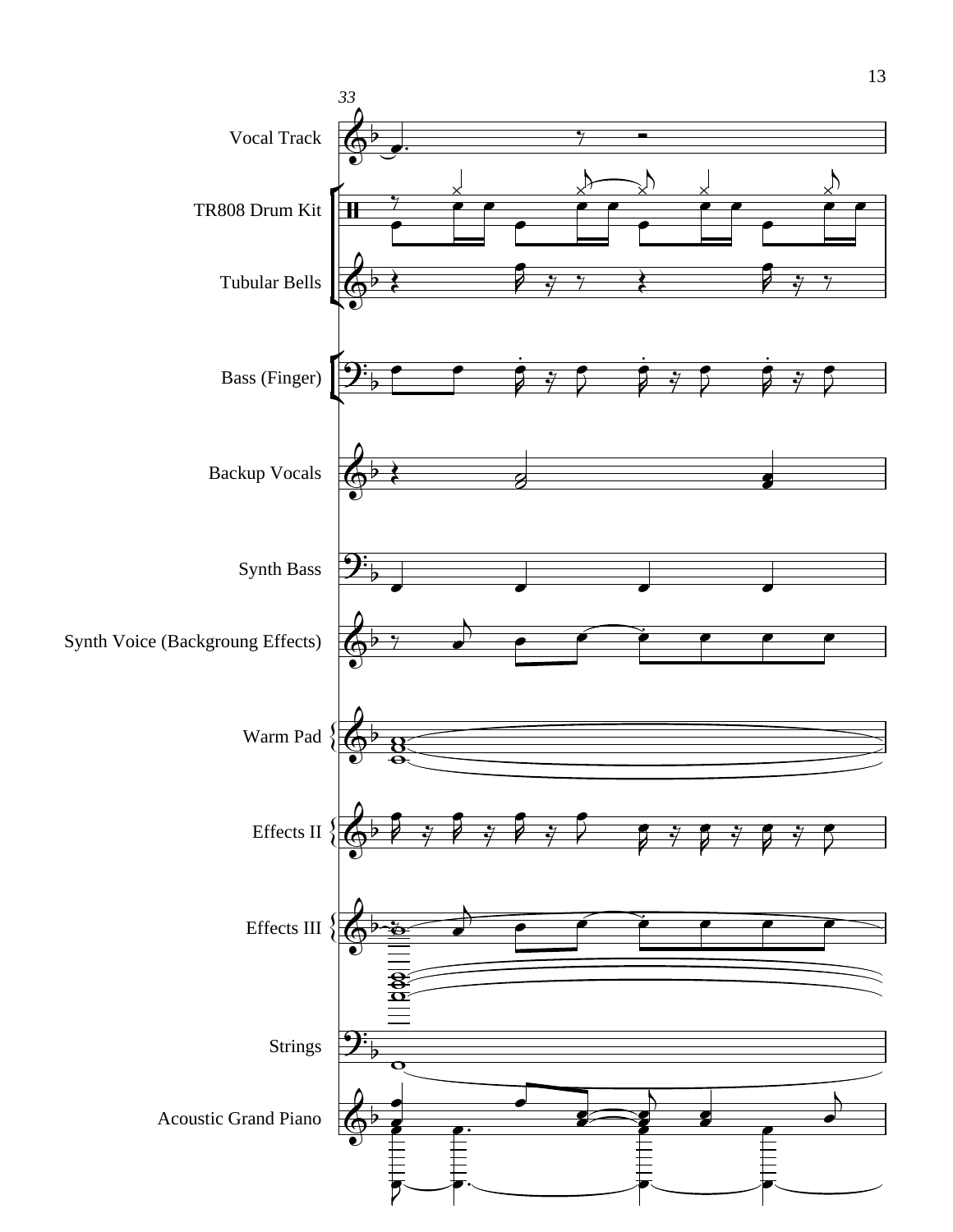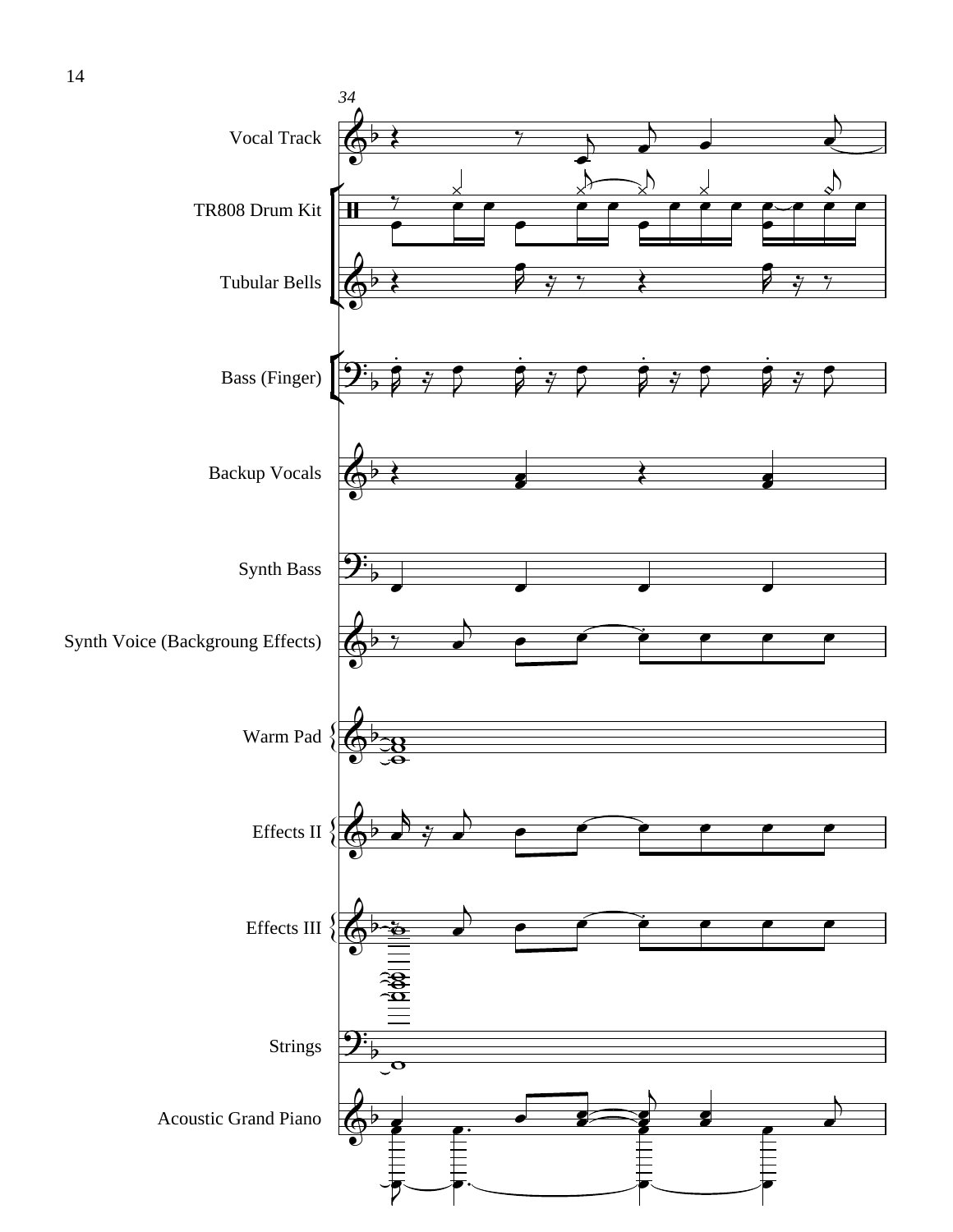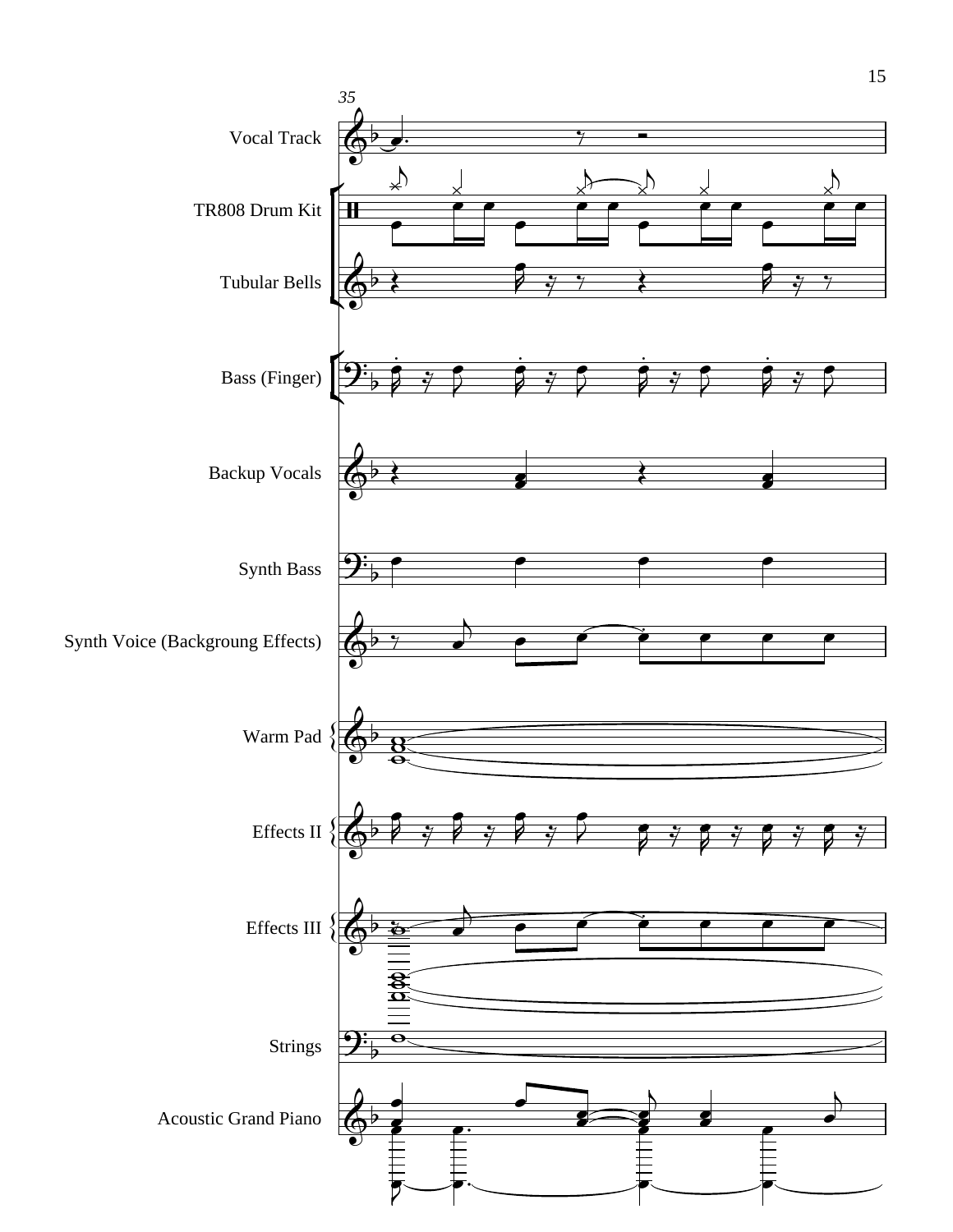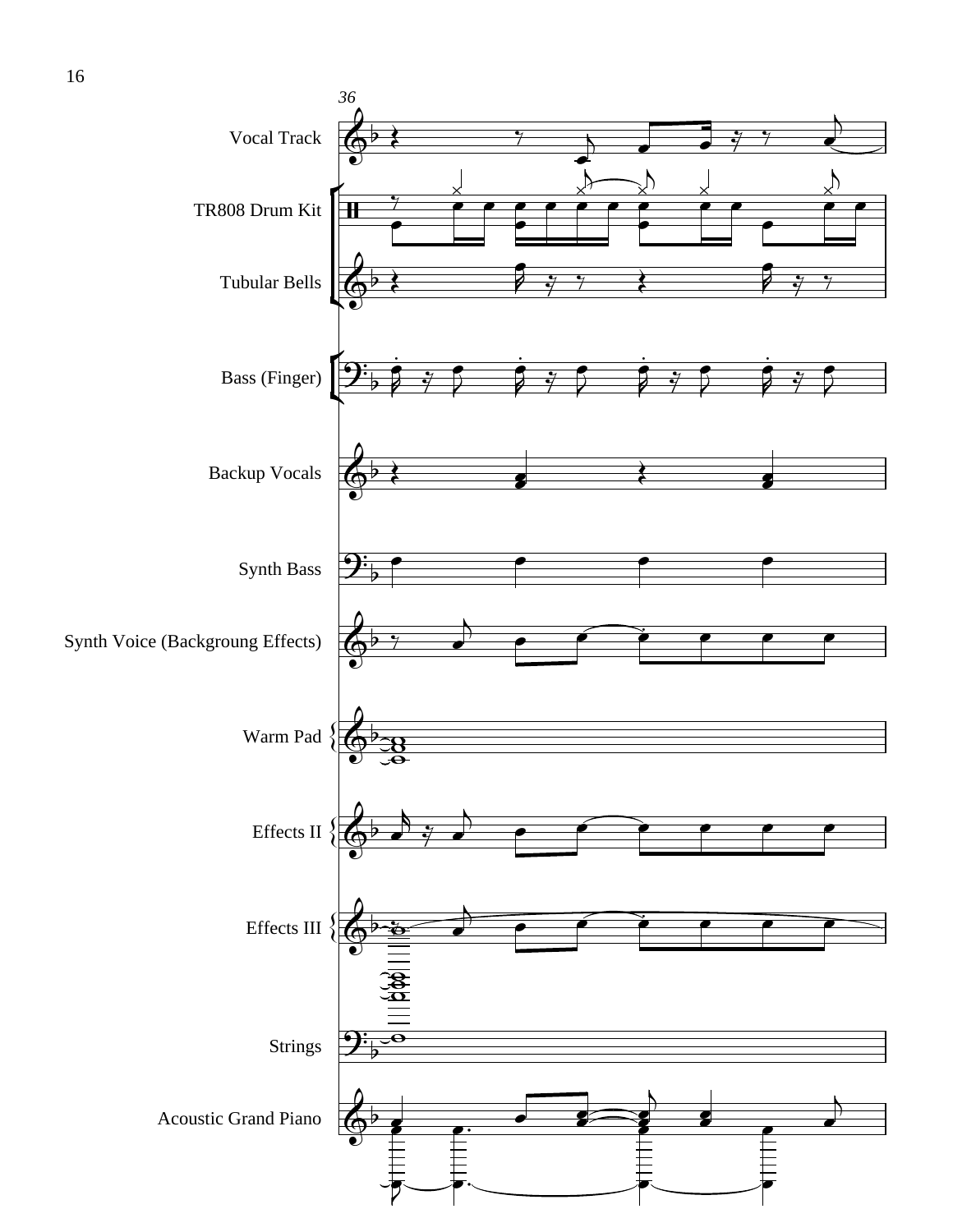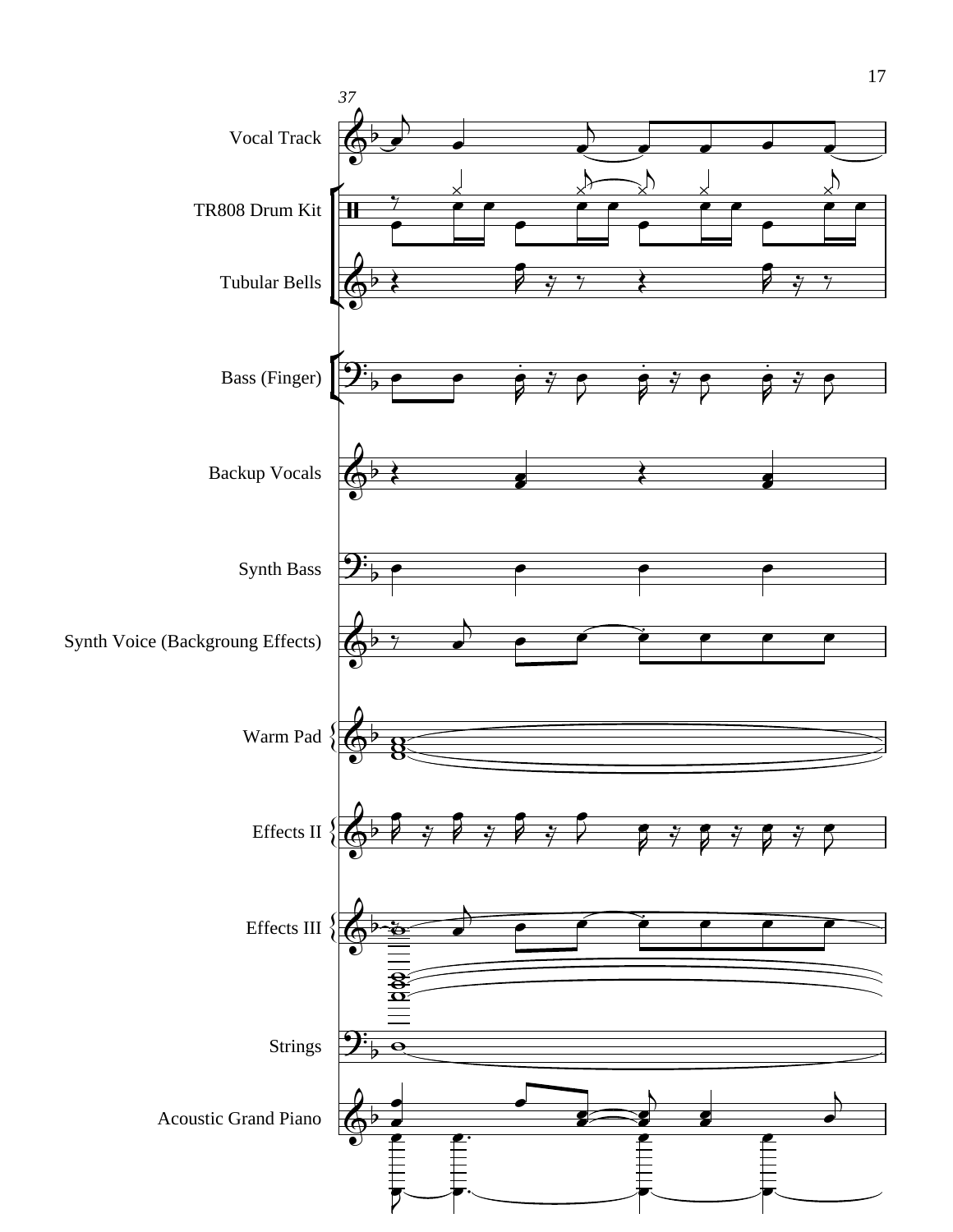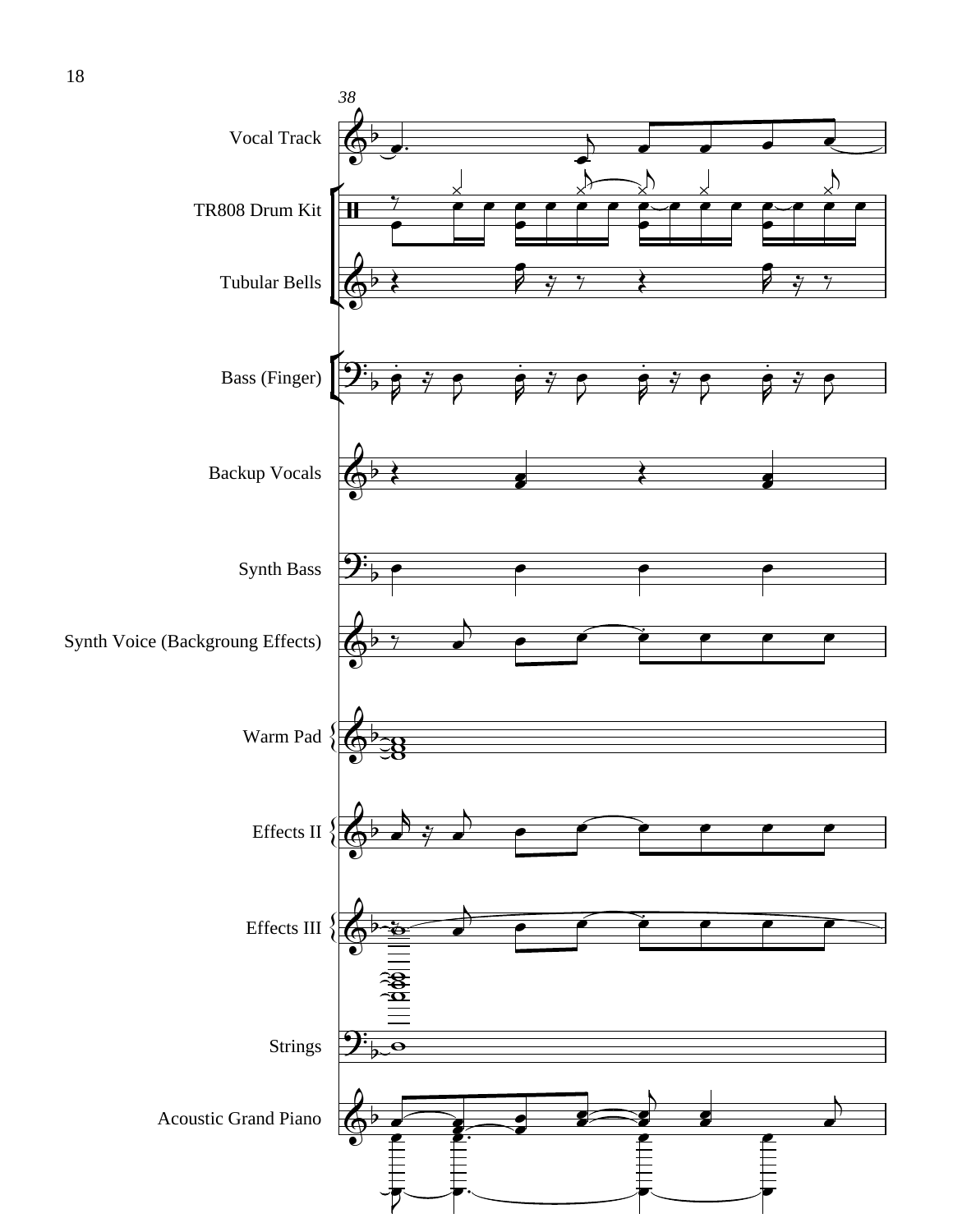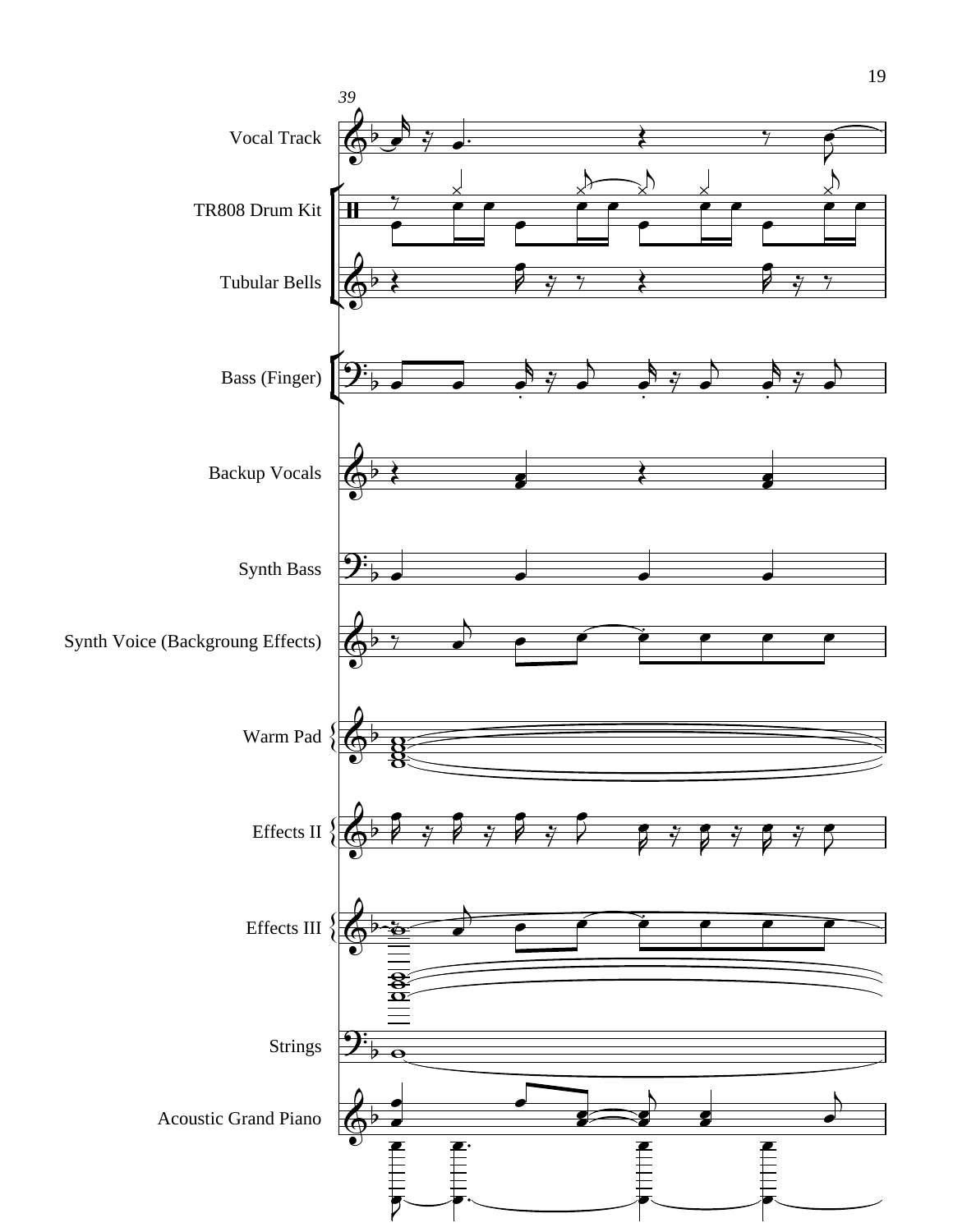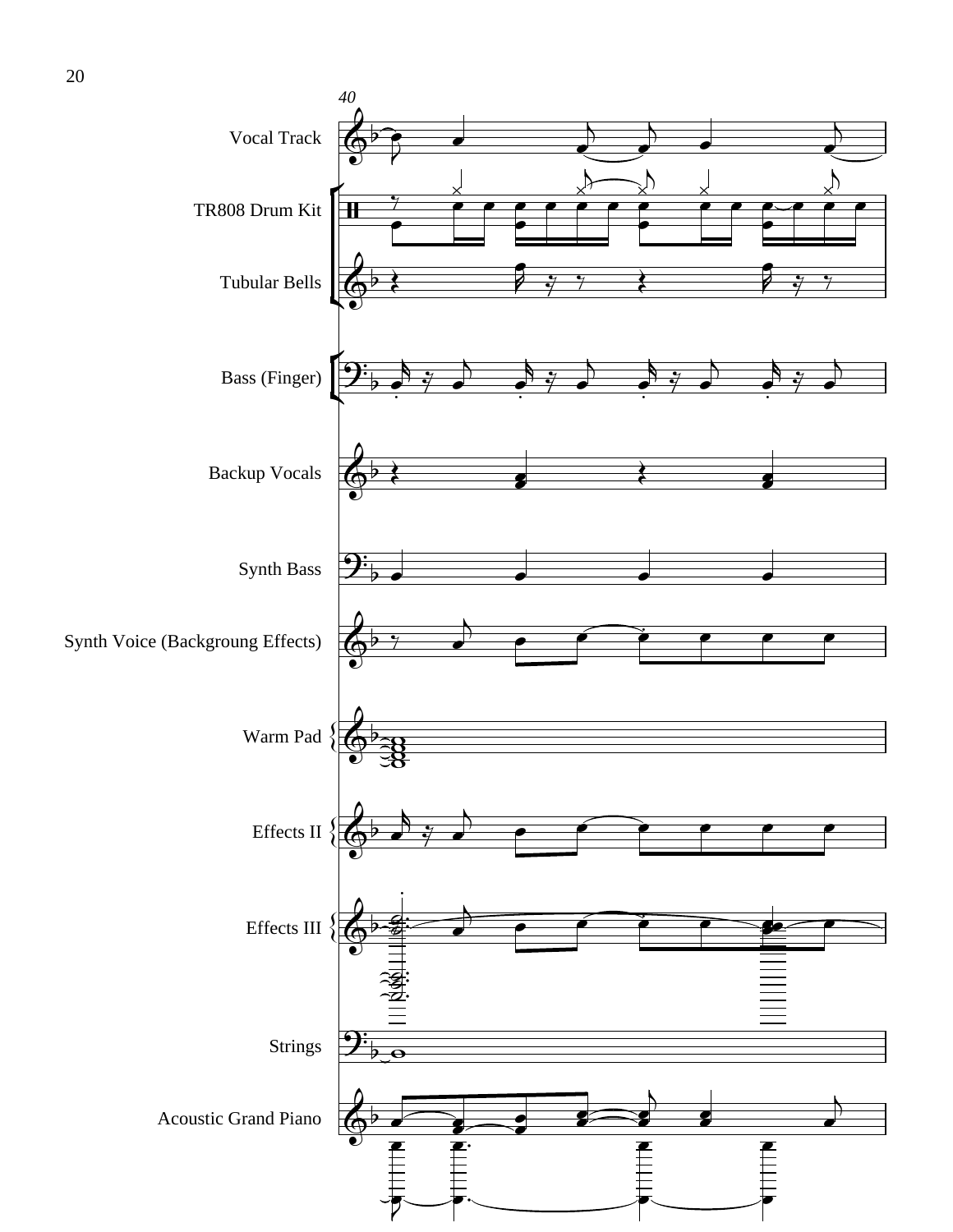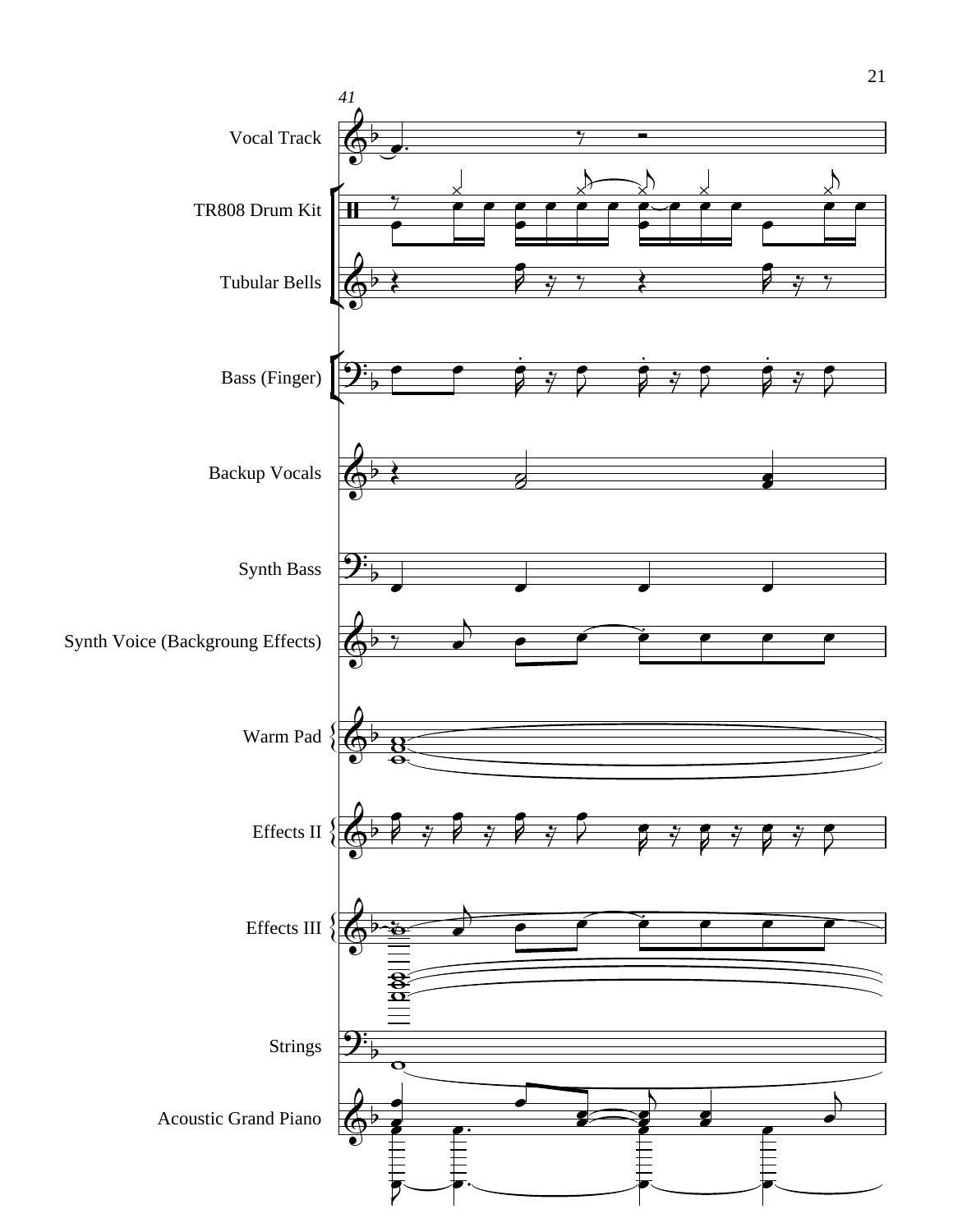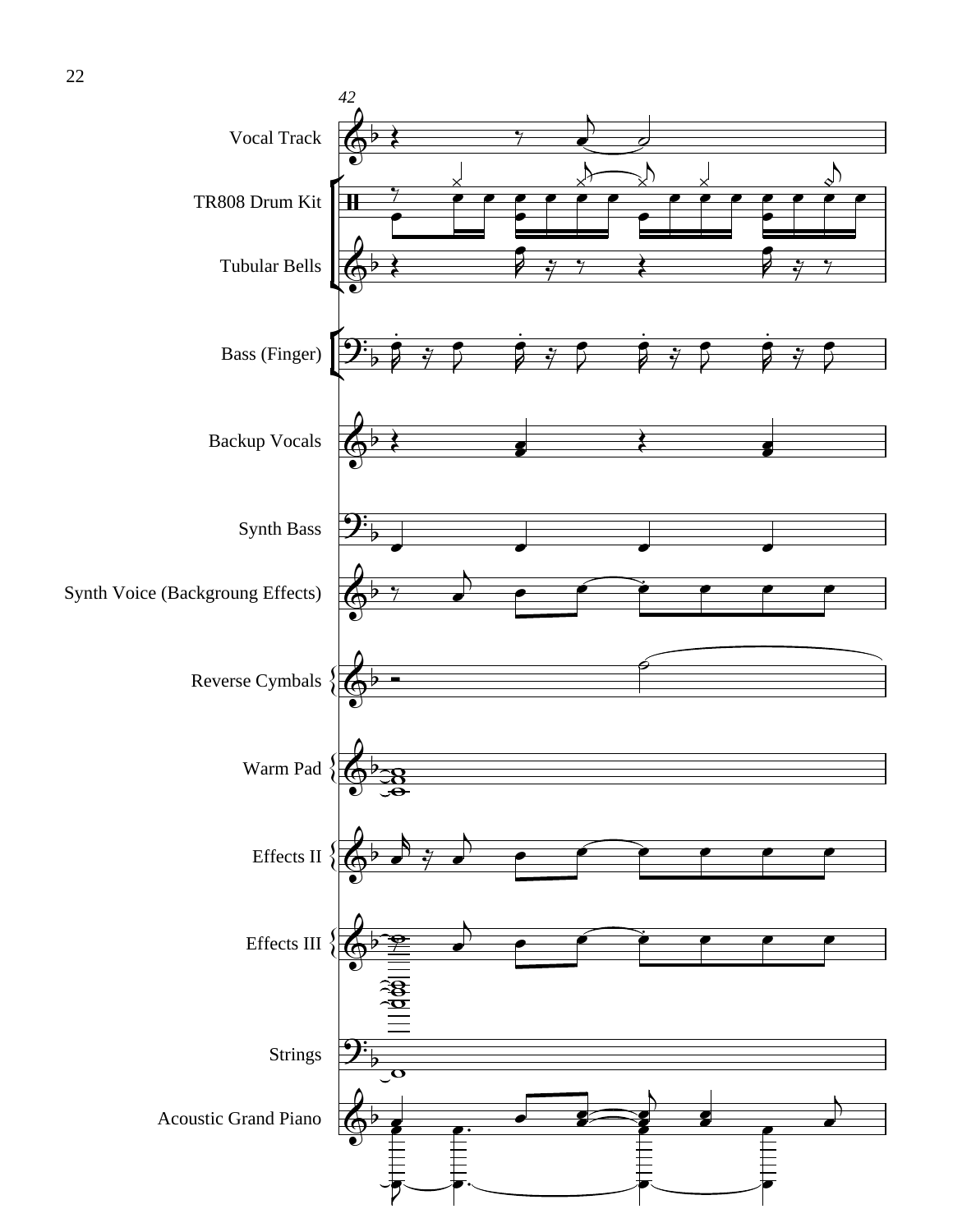

 $\blacktriangleright$ 

 $\blacktriangleright$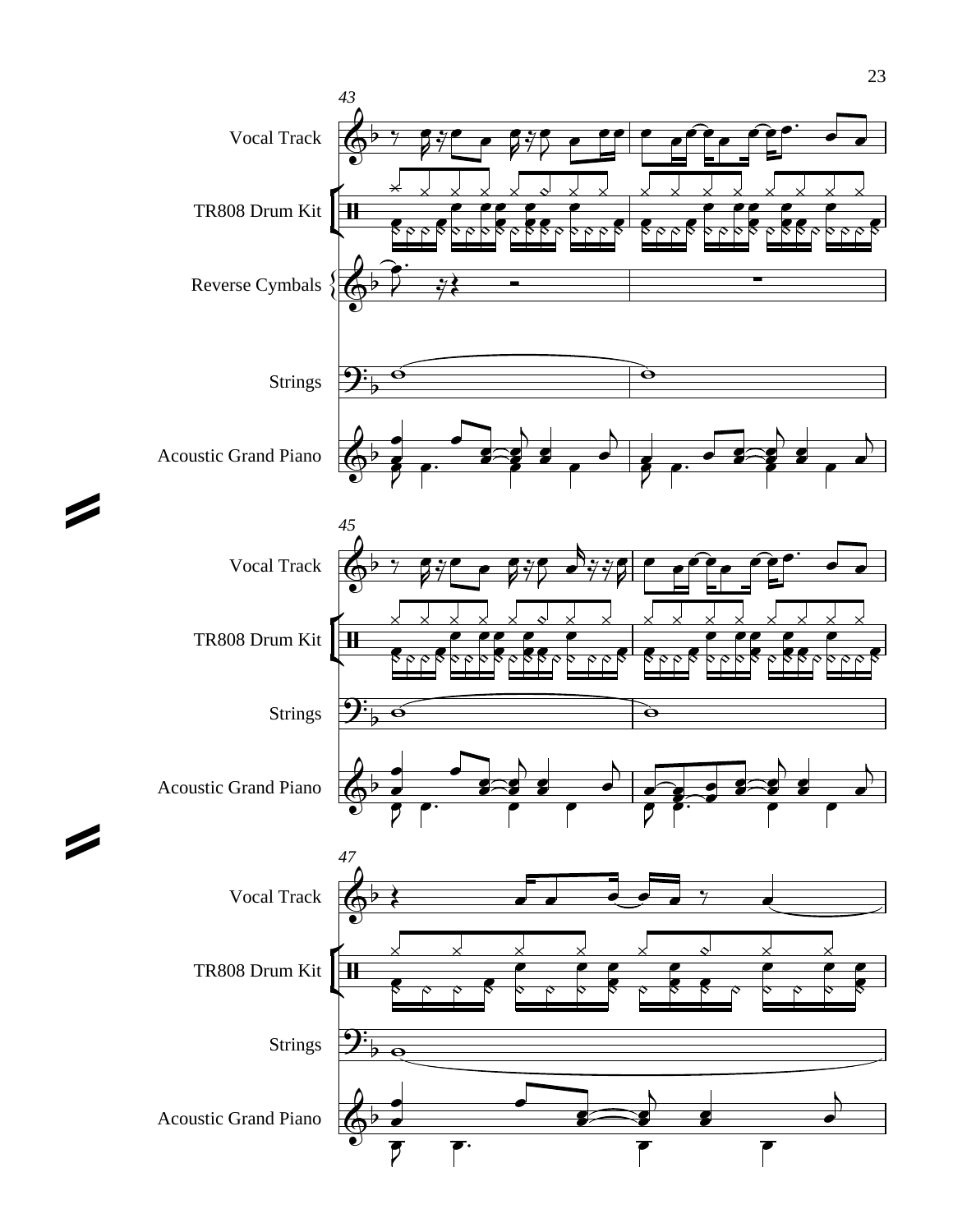



24

 $\overline{\phantom{a}}$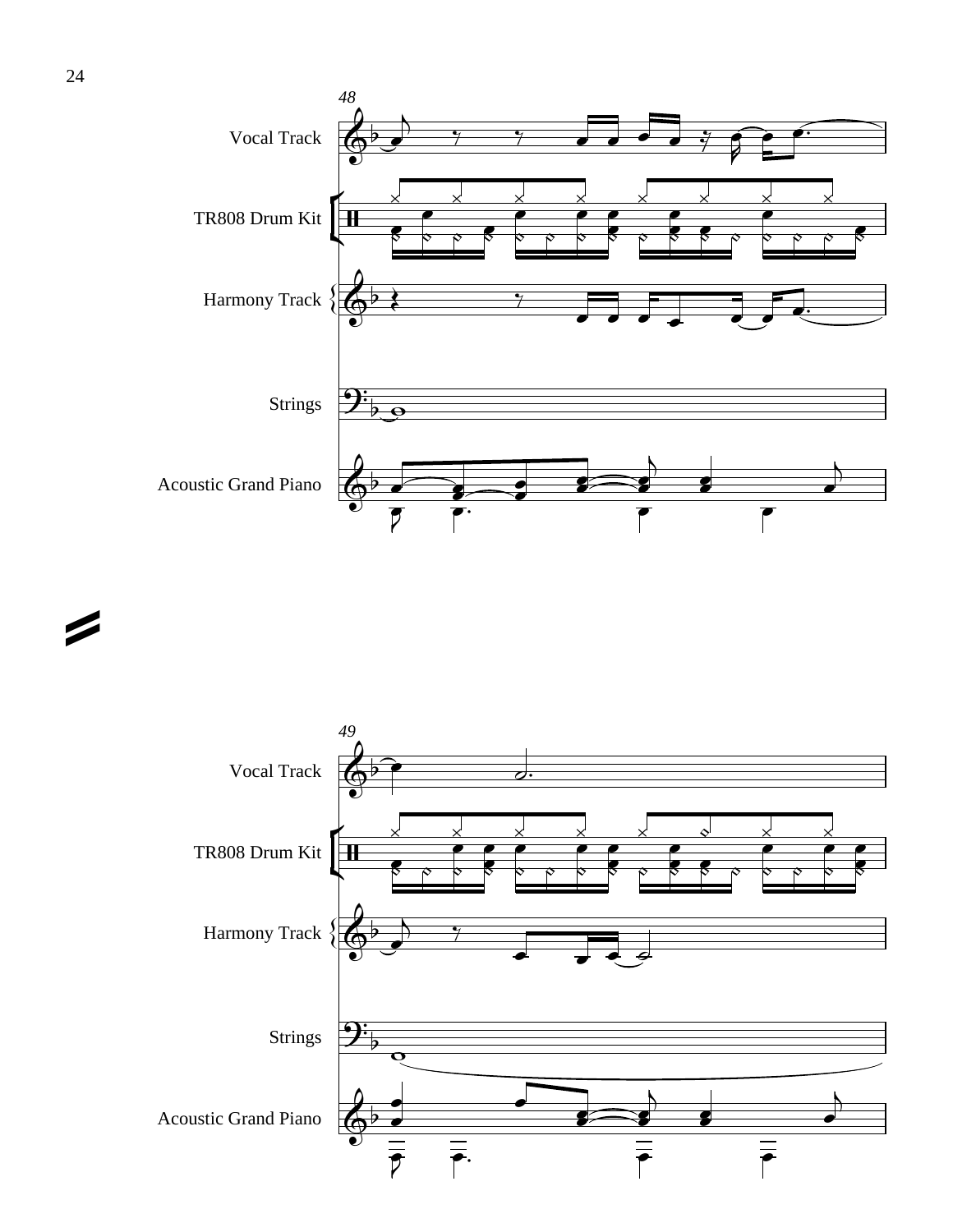

 $\overline{\phantom{a}}$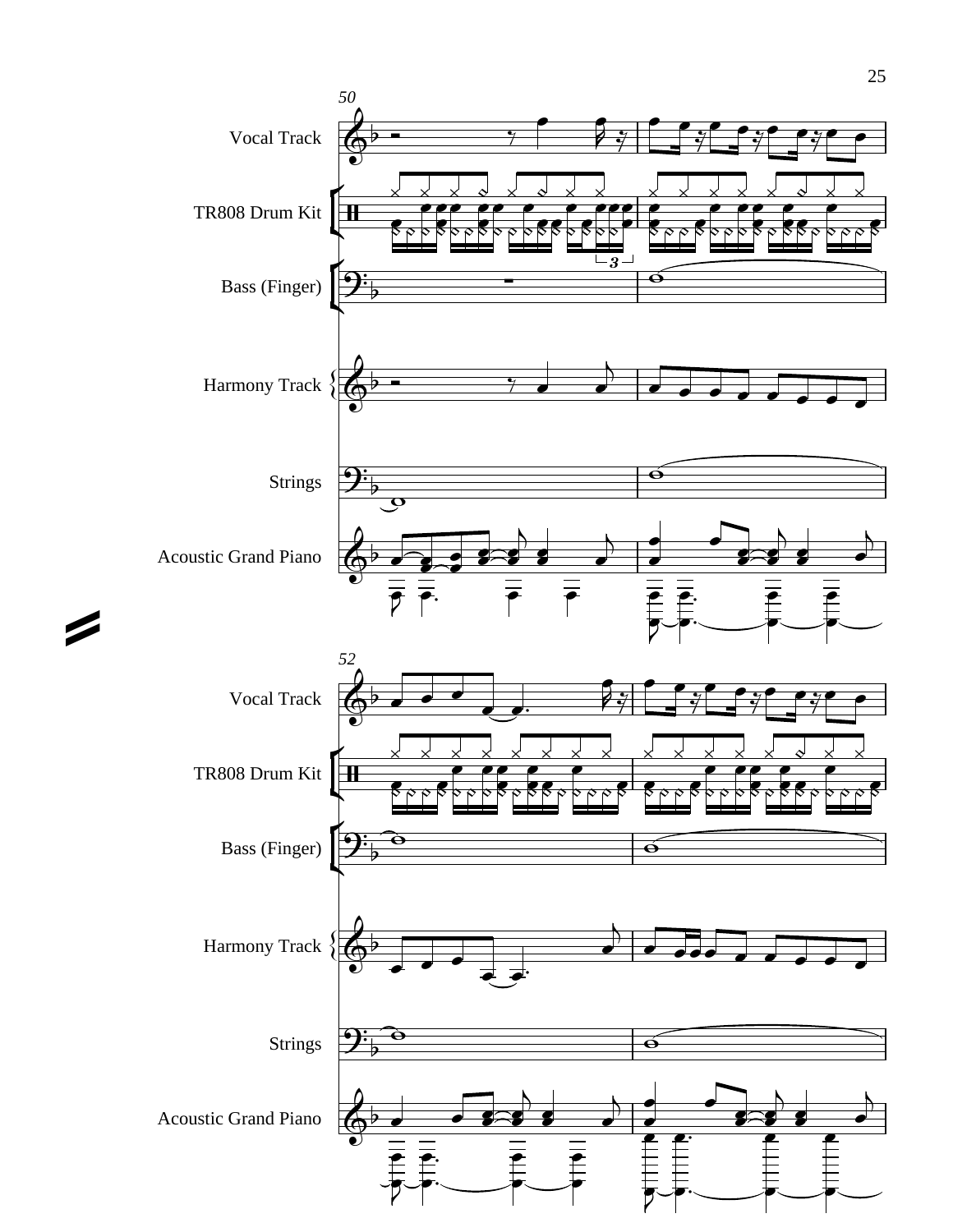



 $\boldsymbol{z}$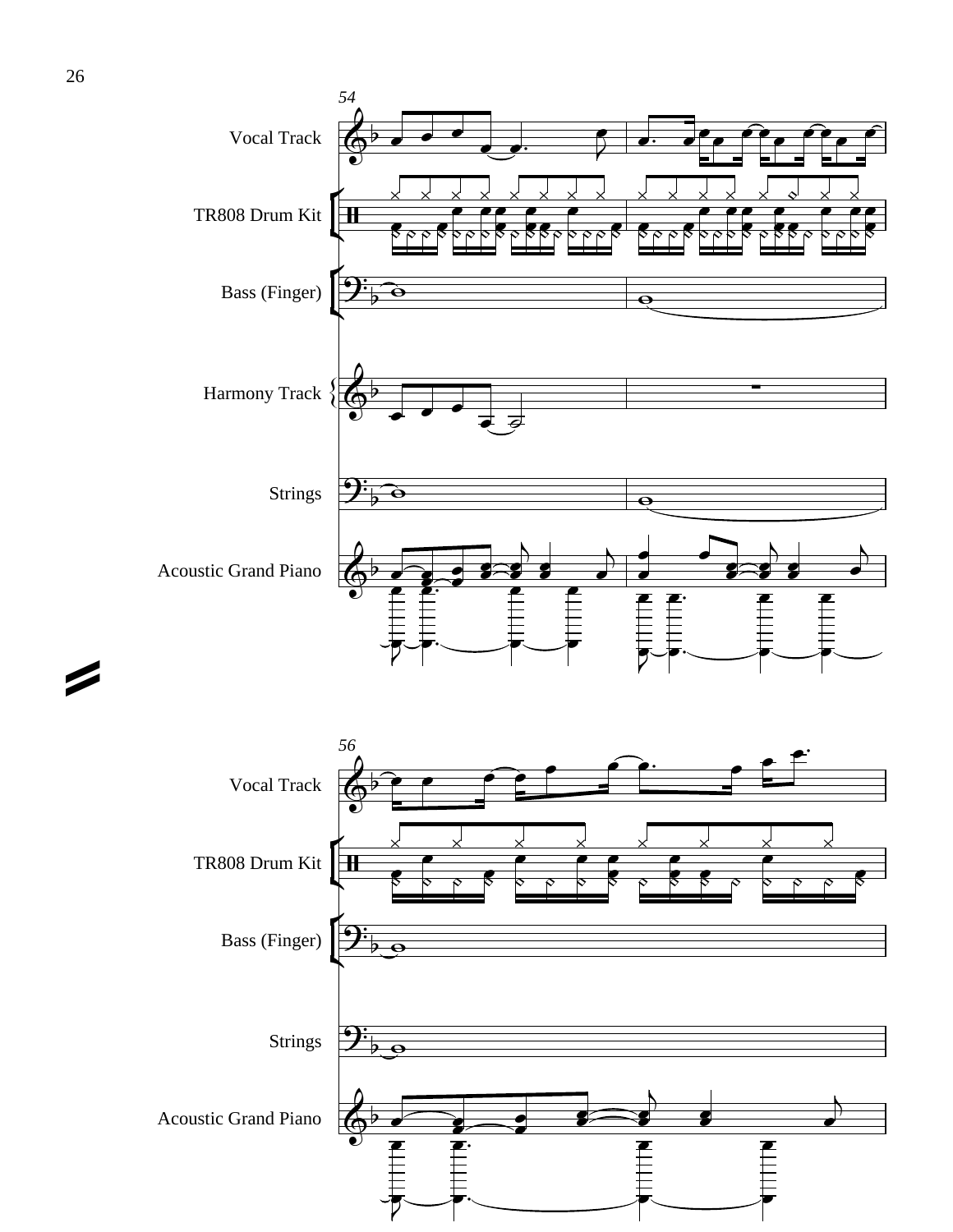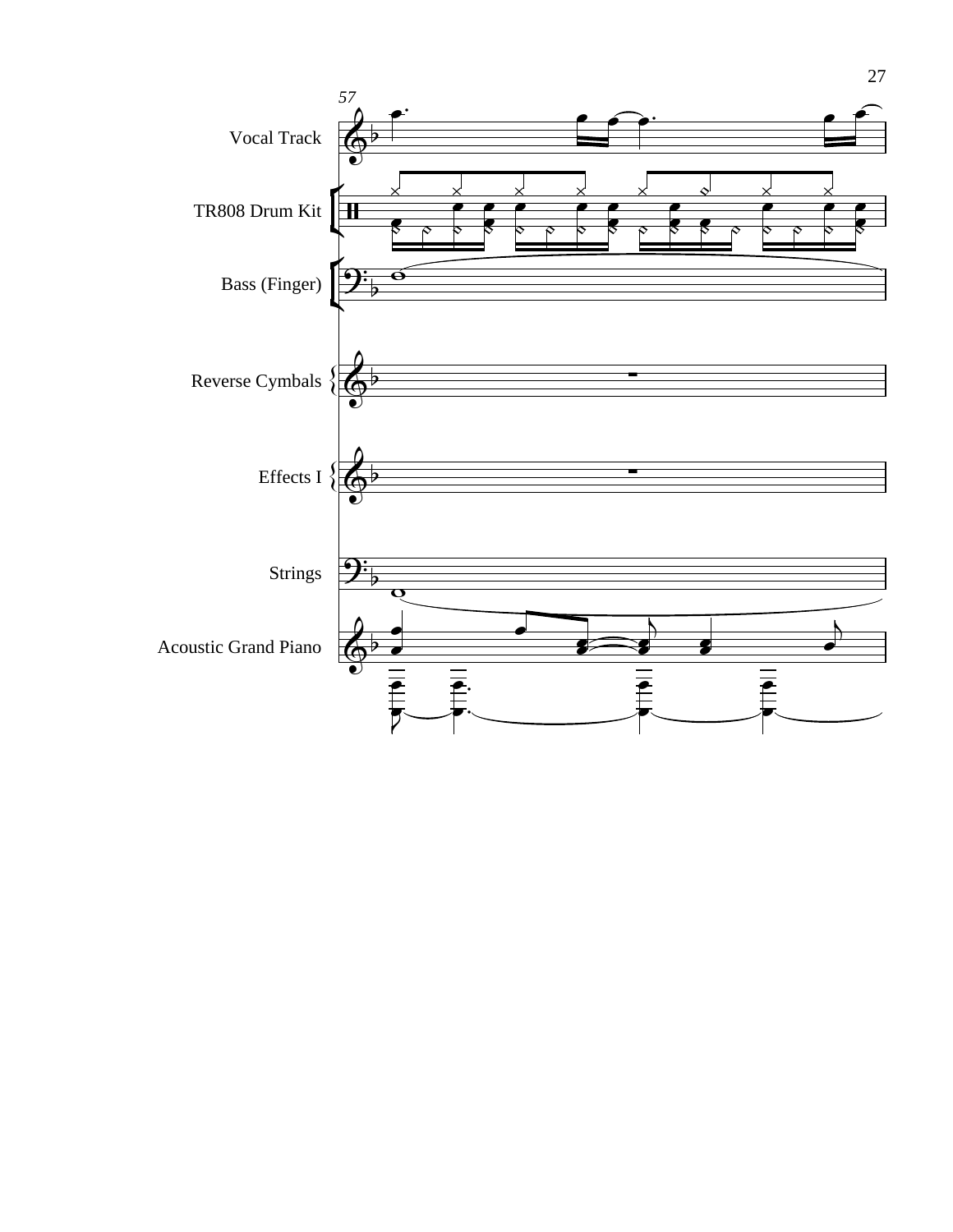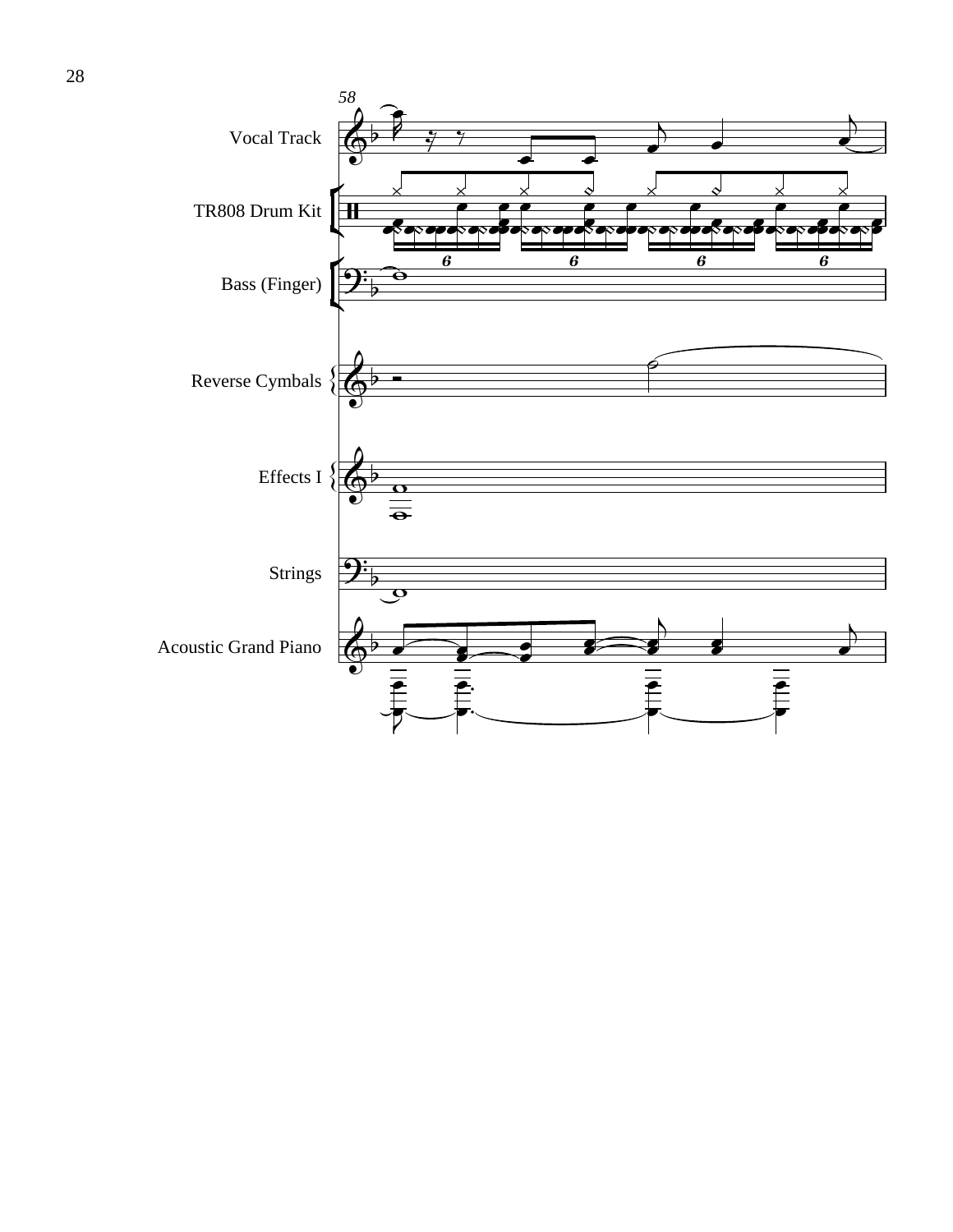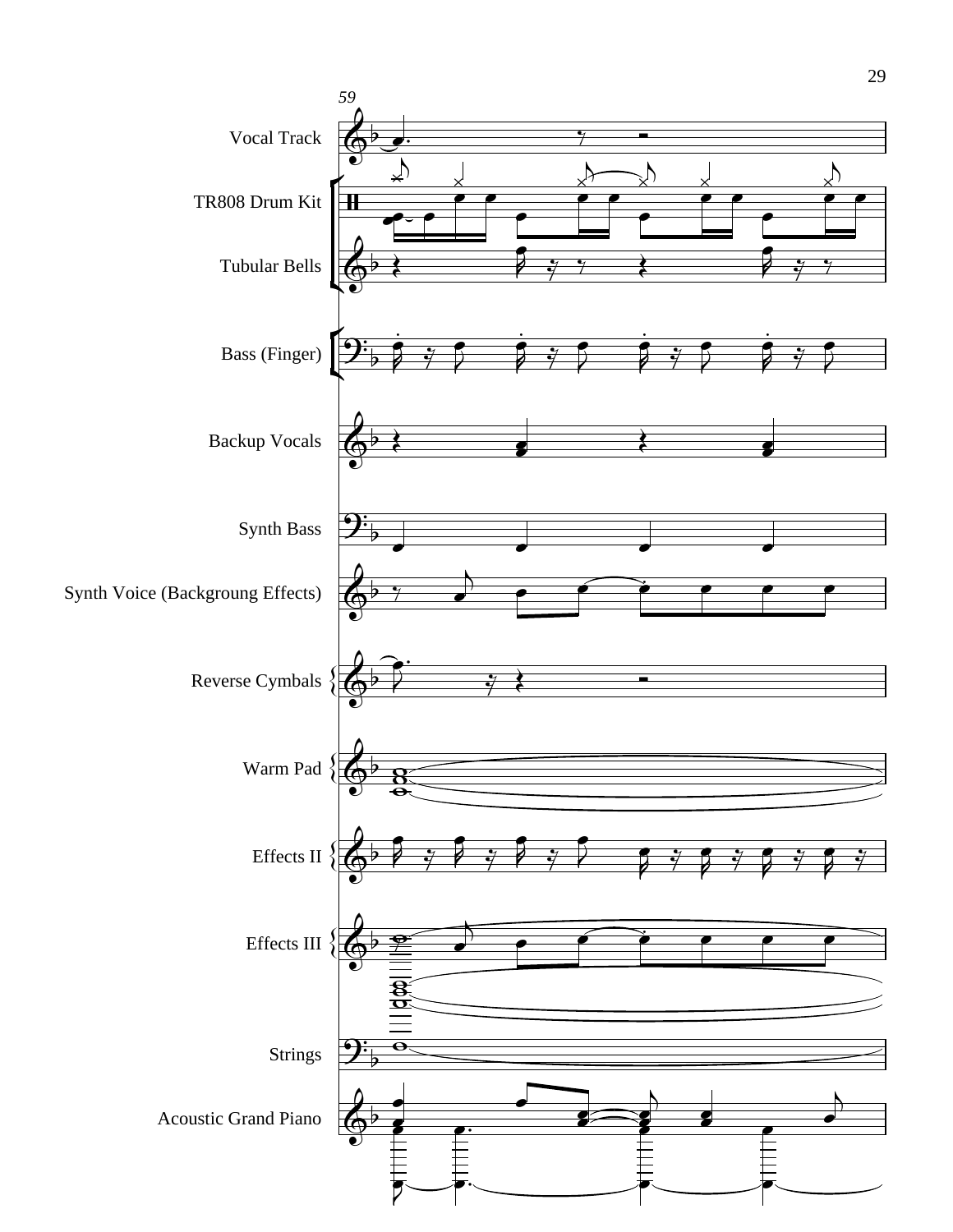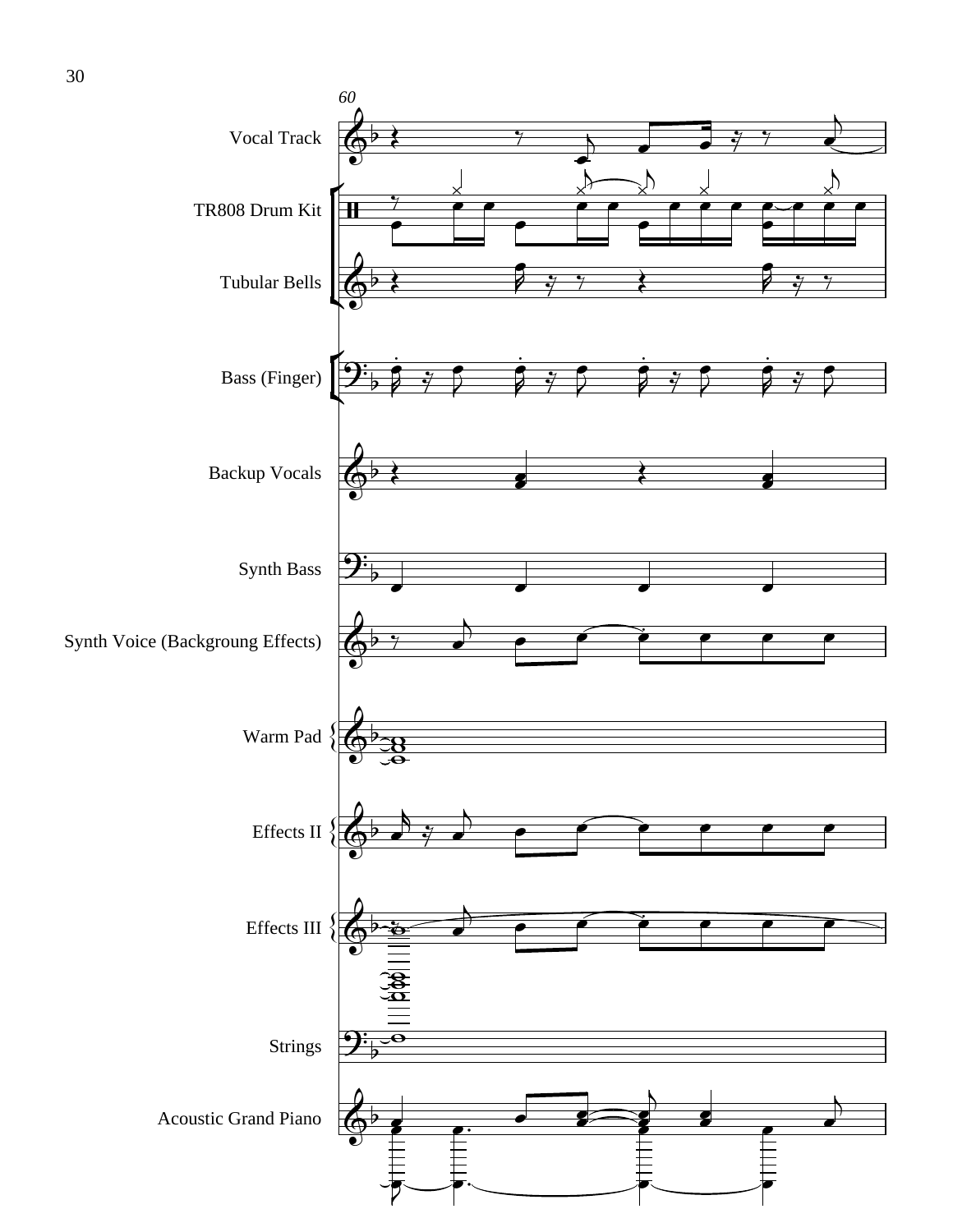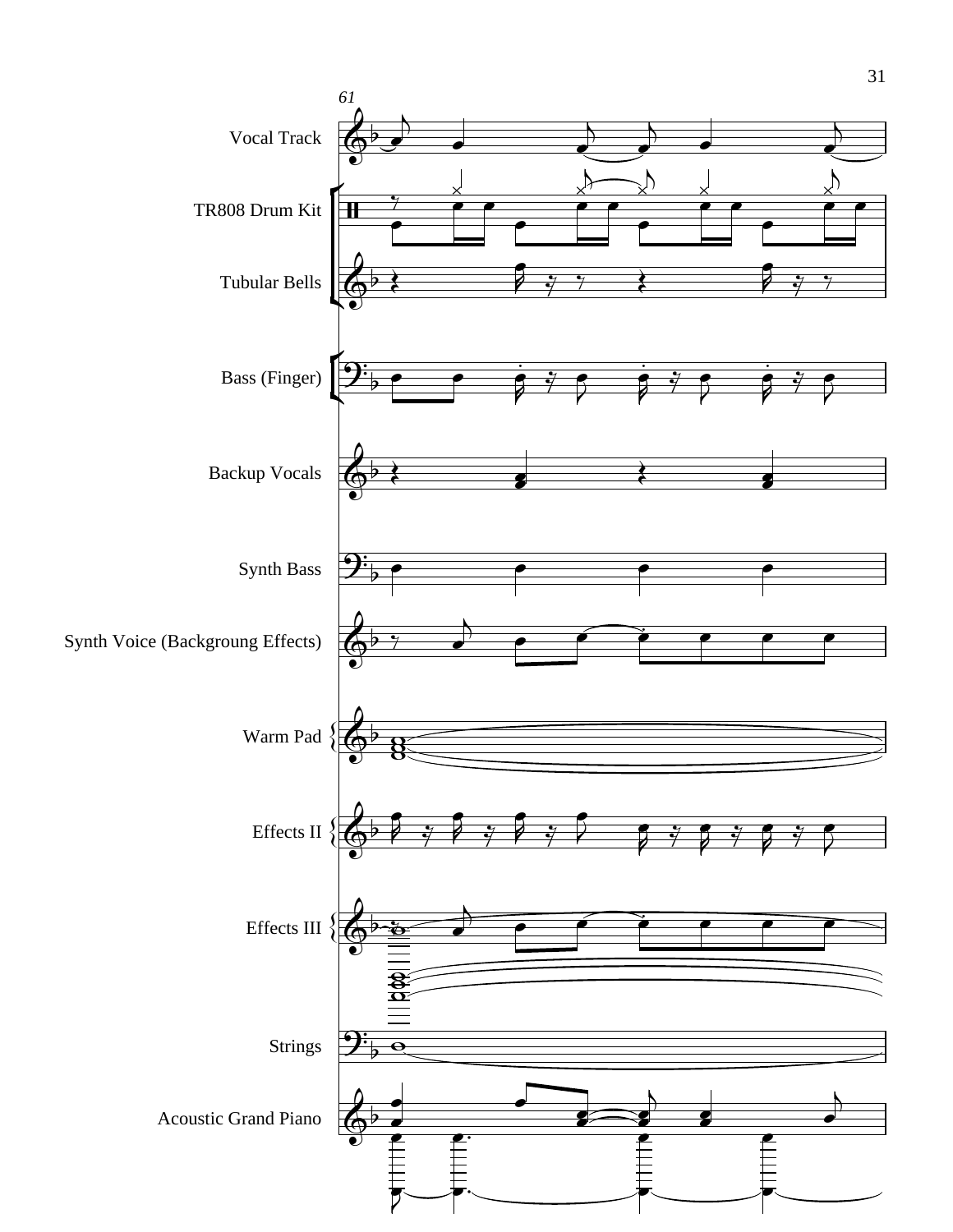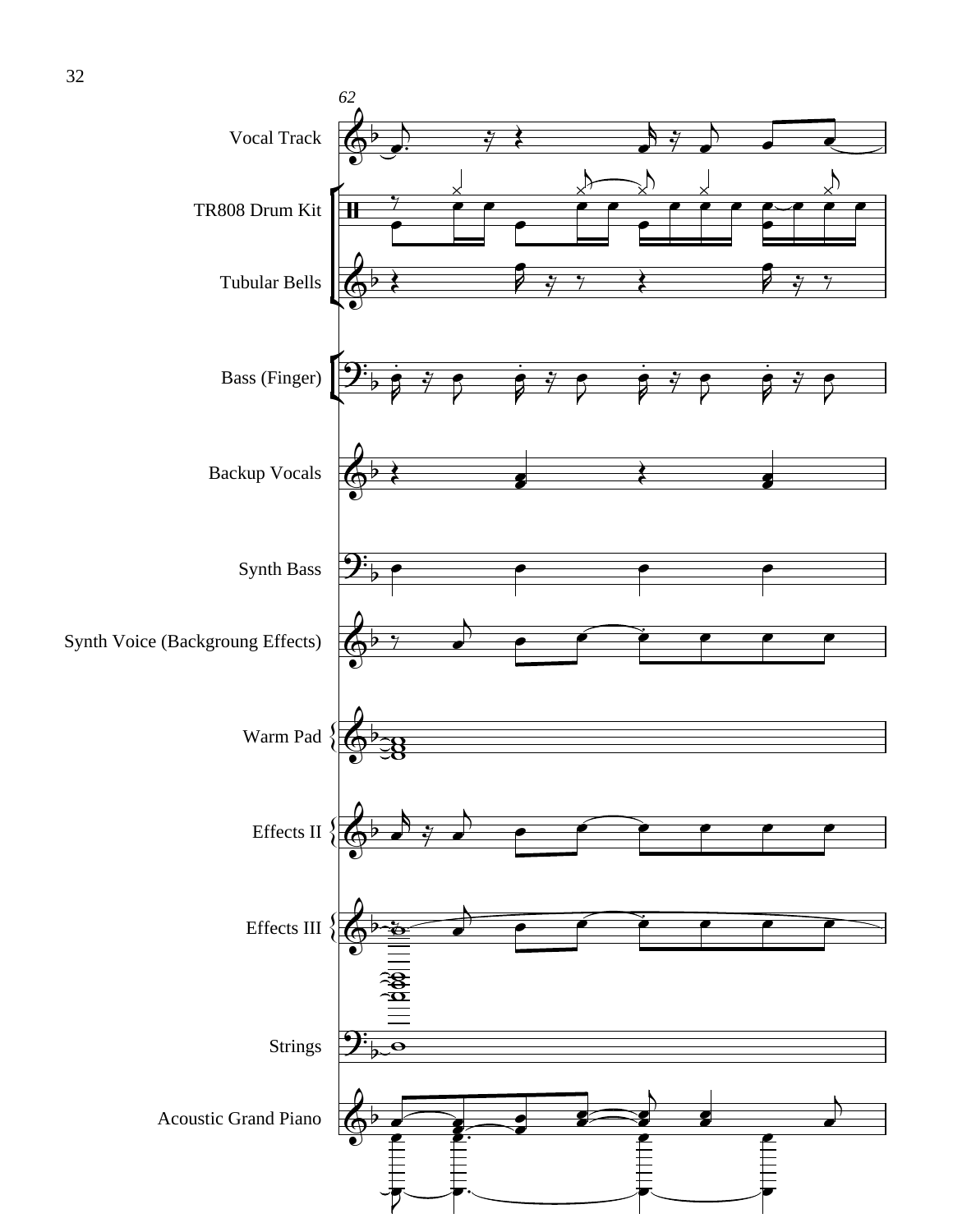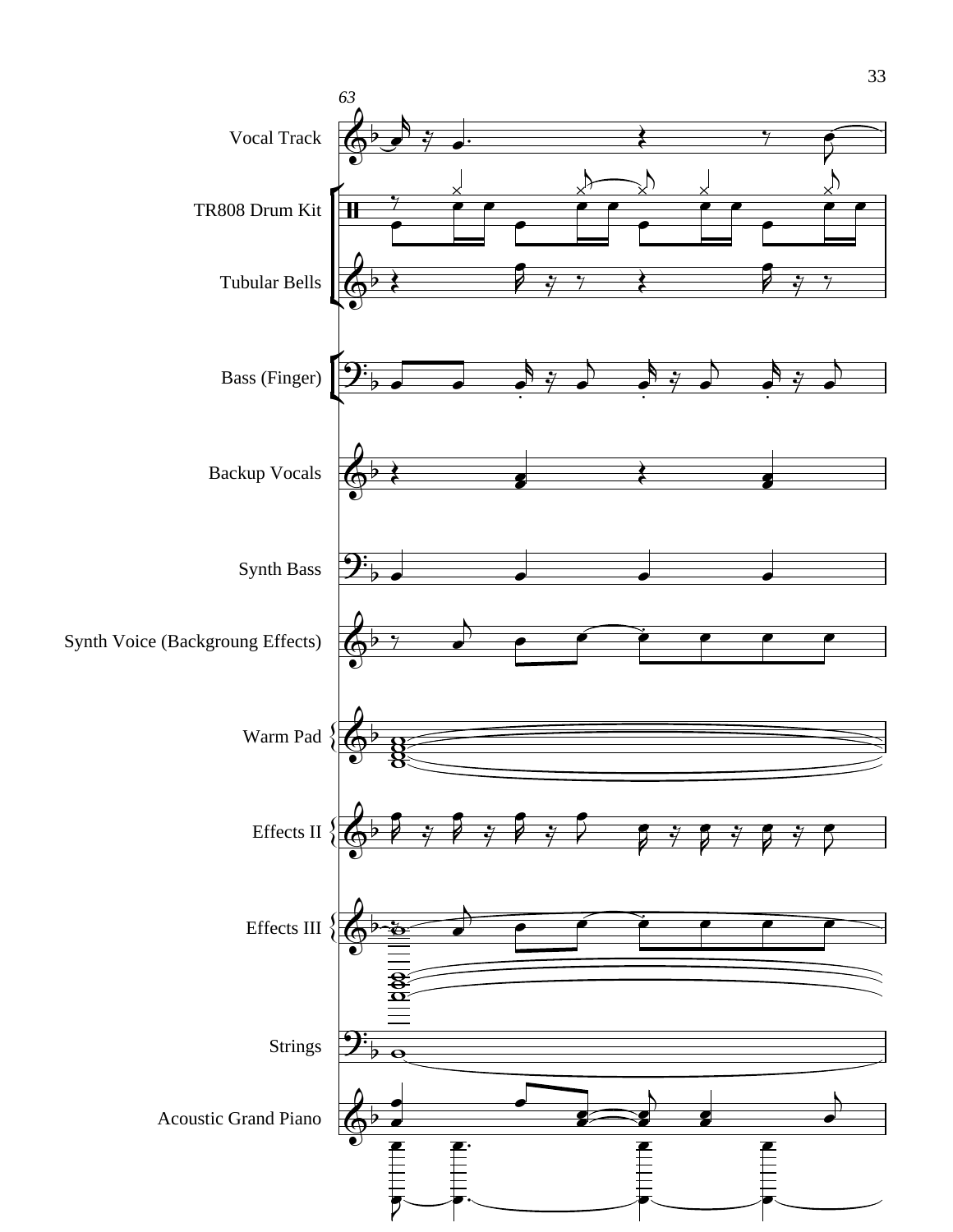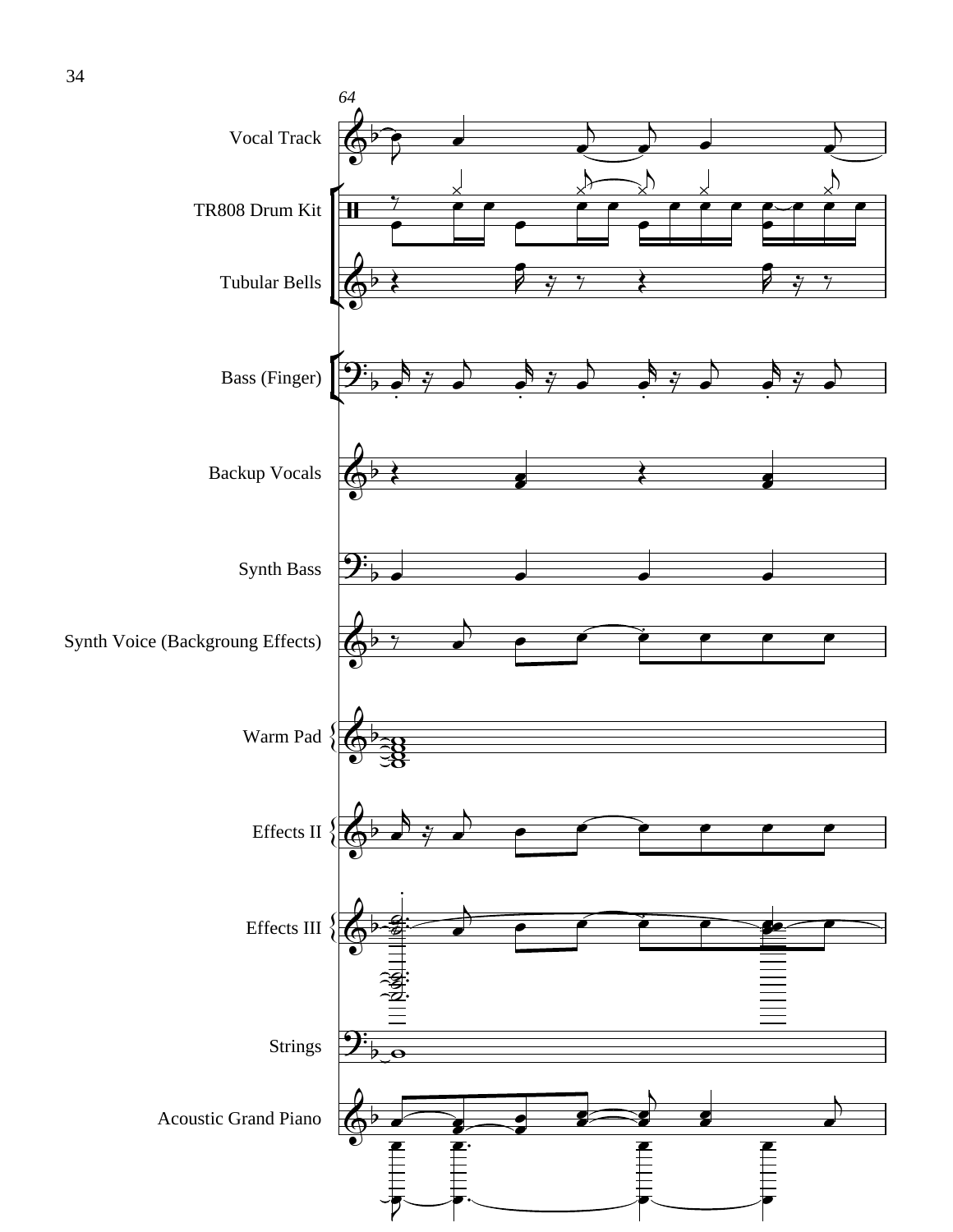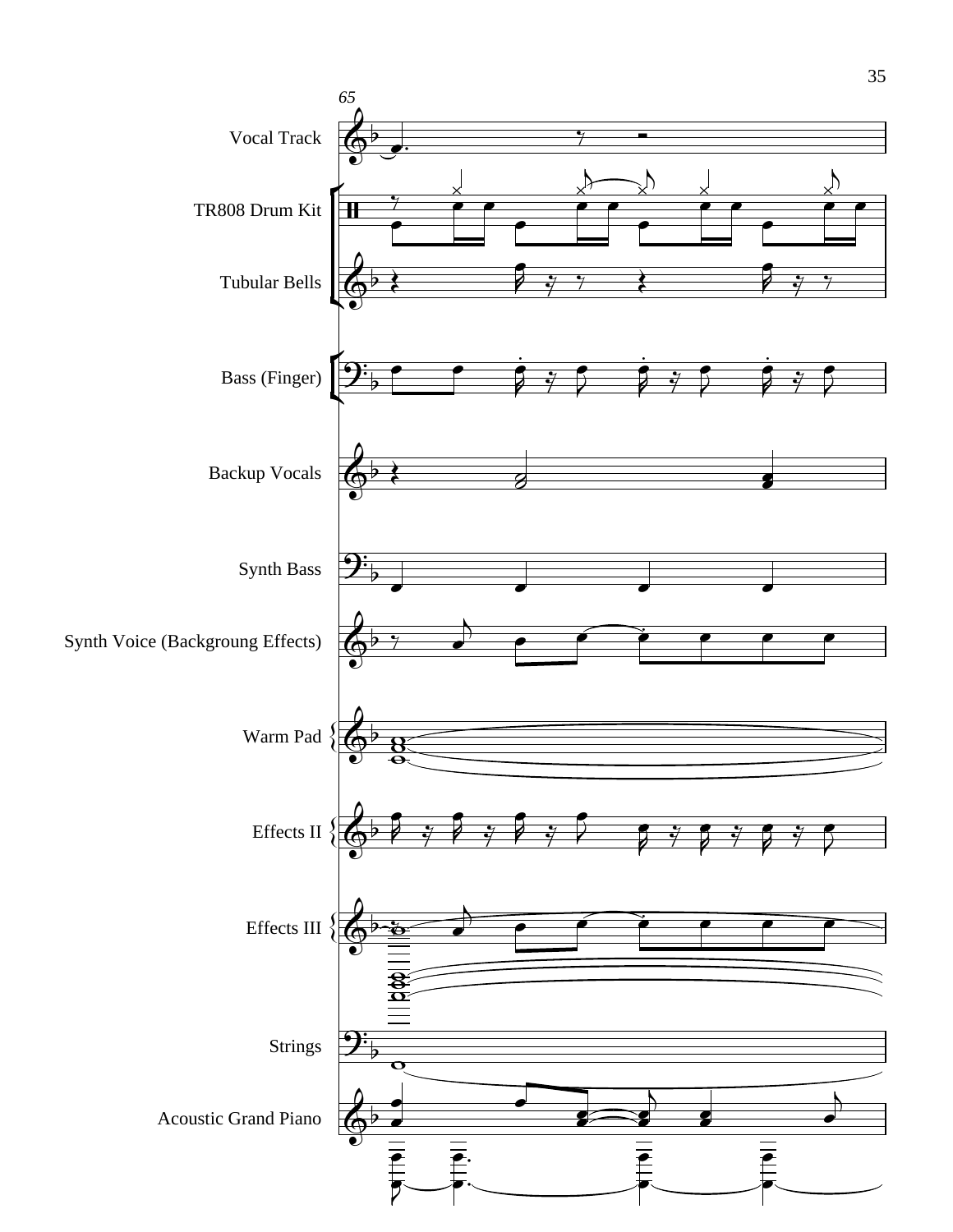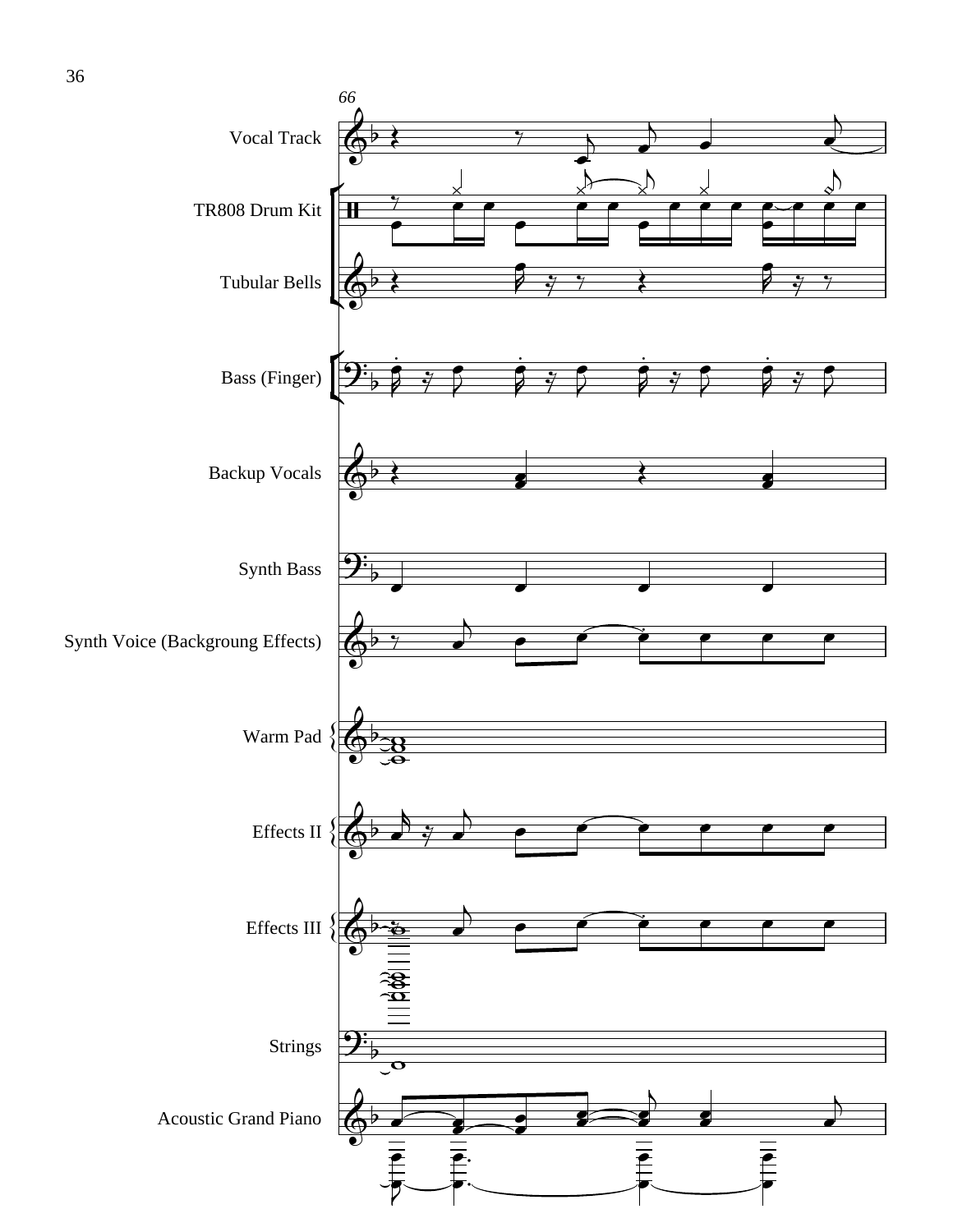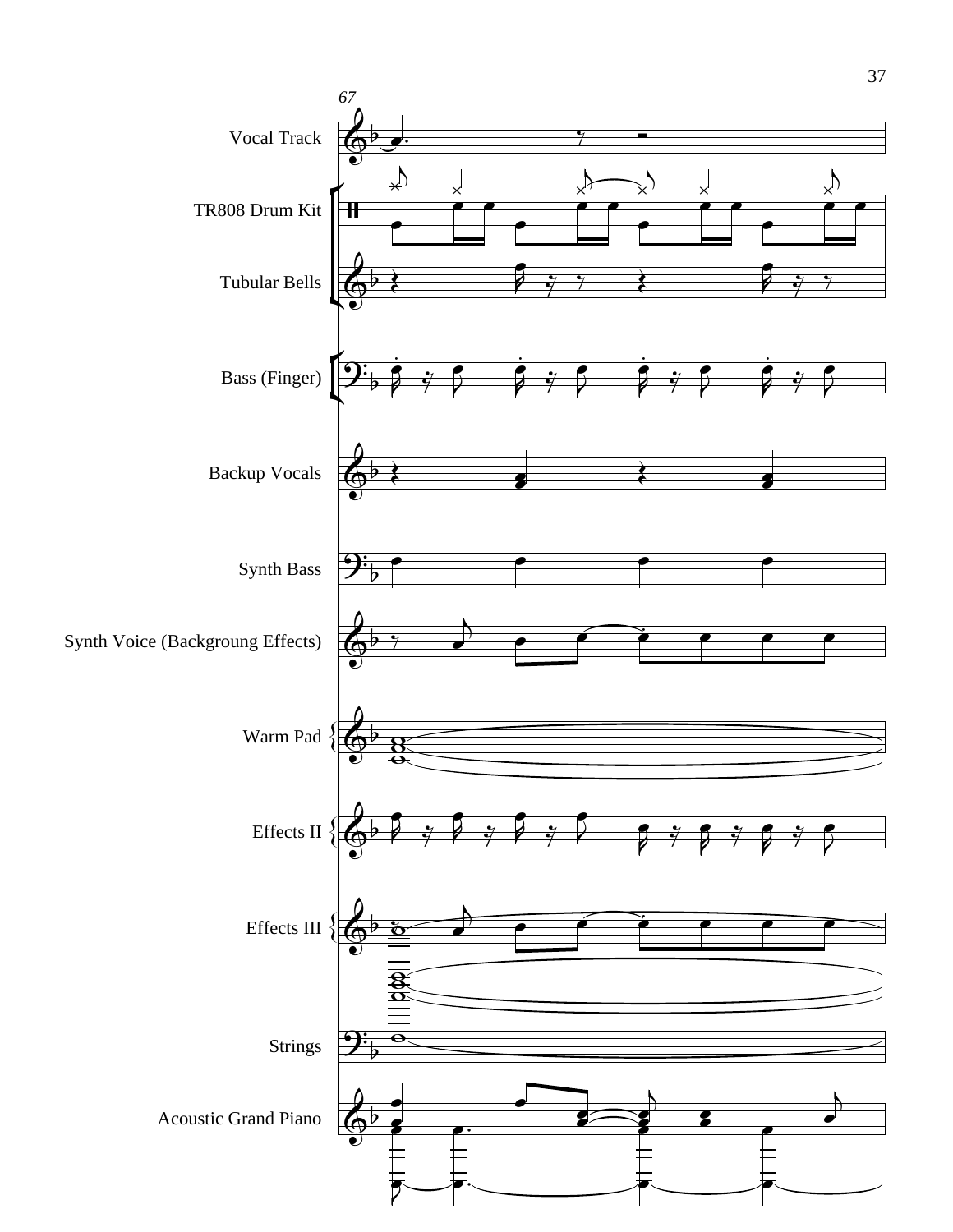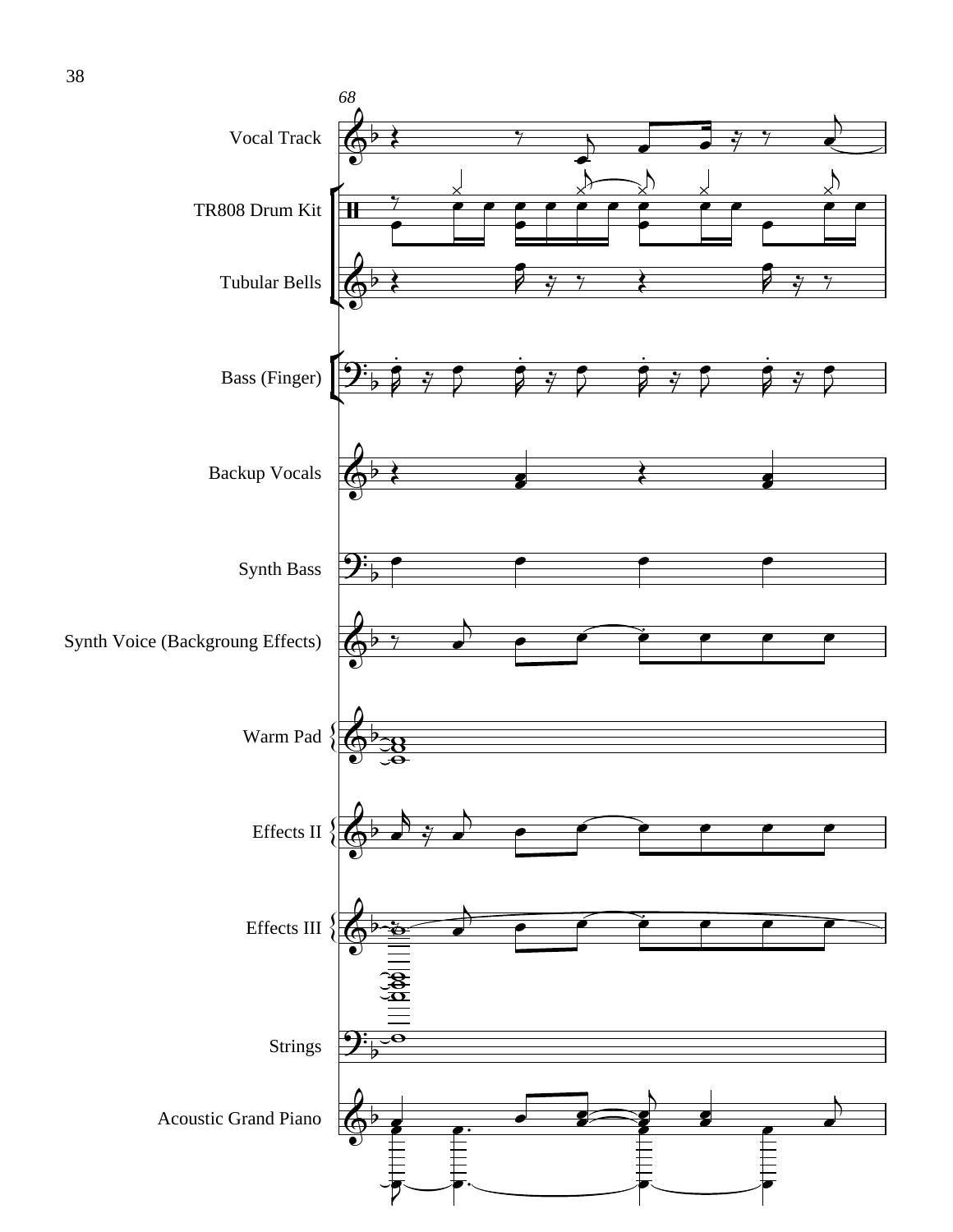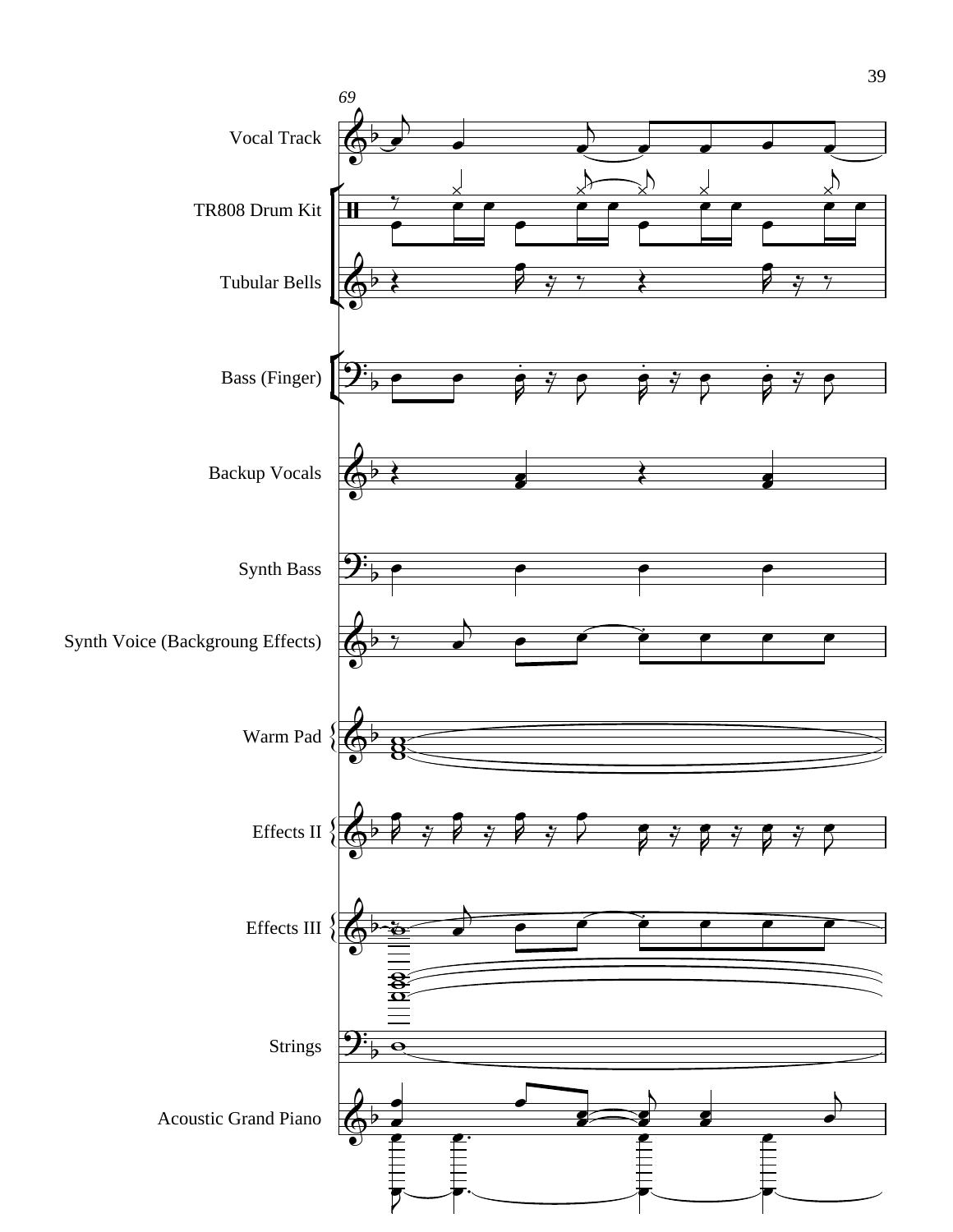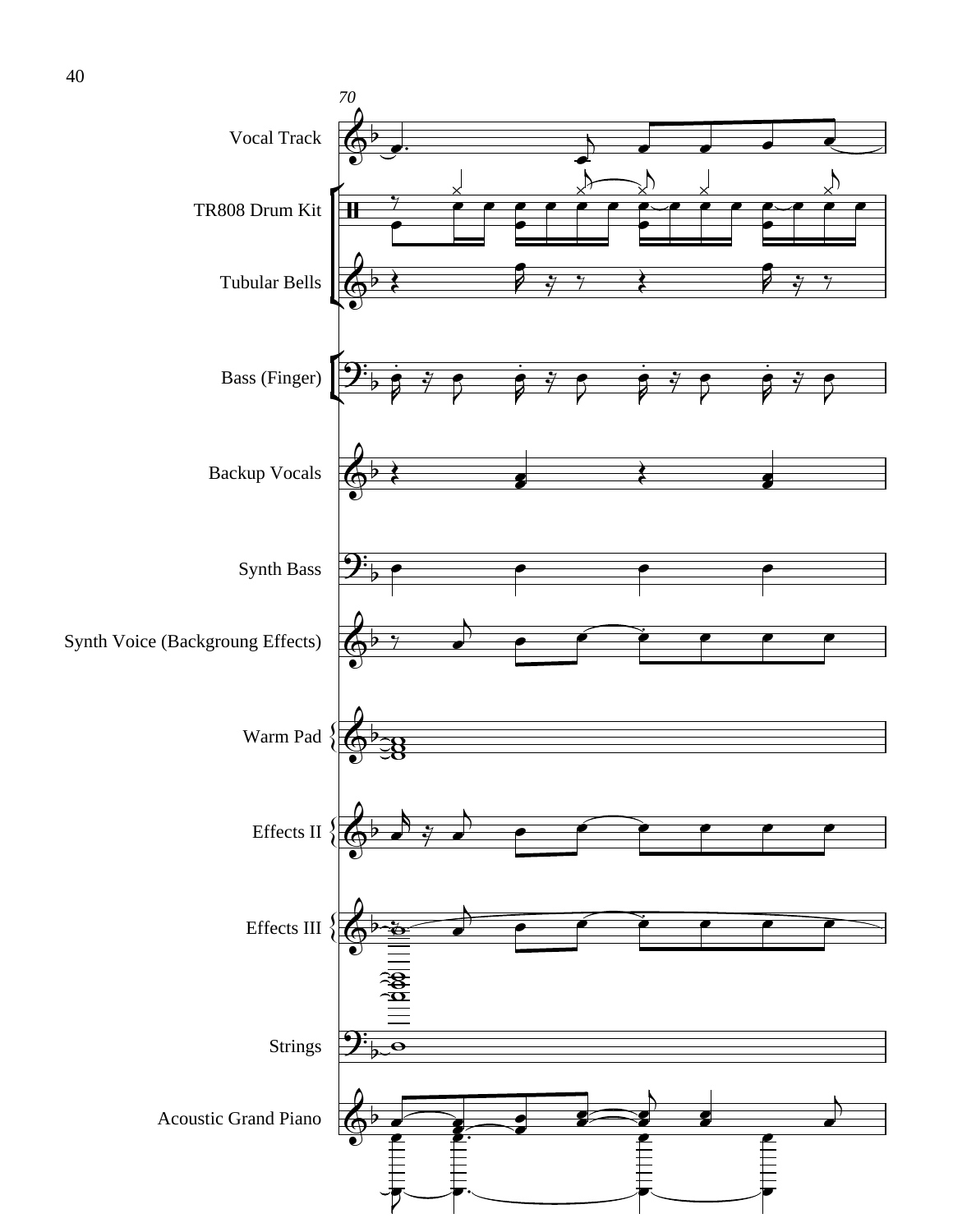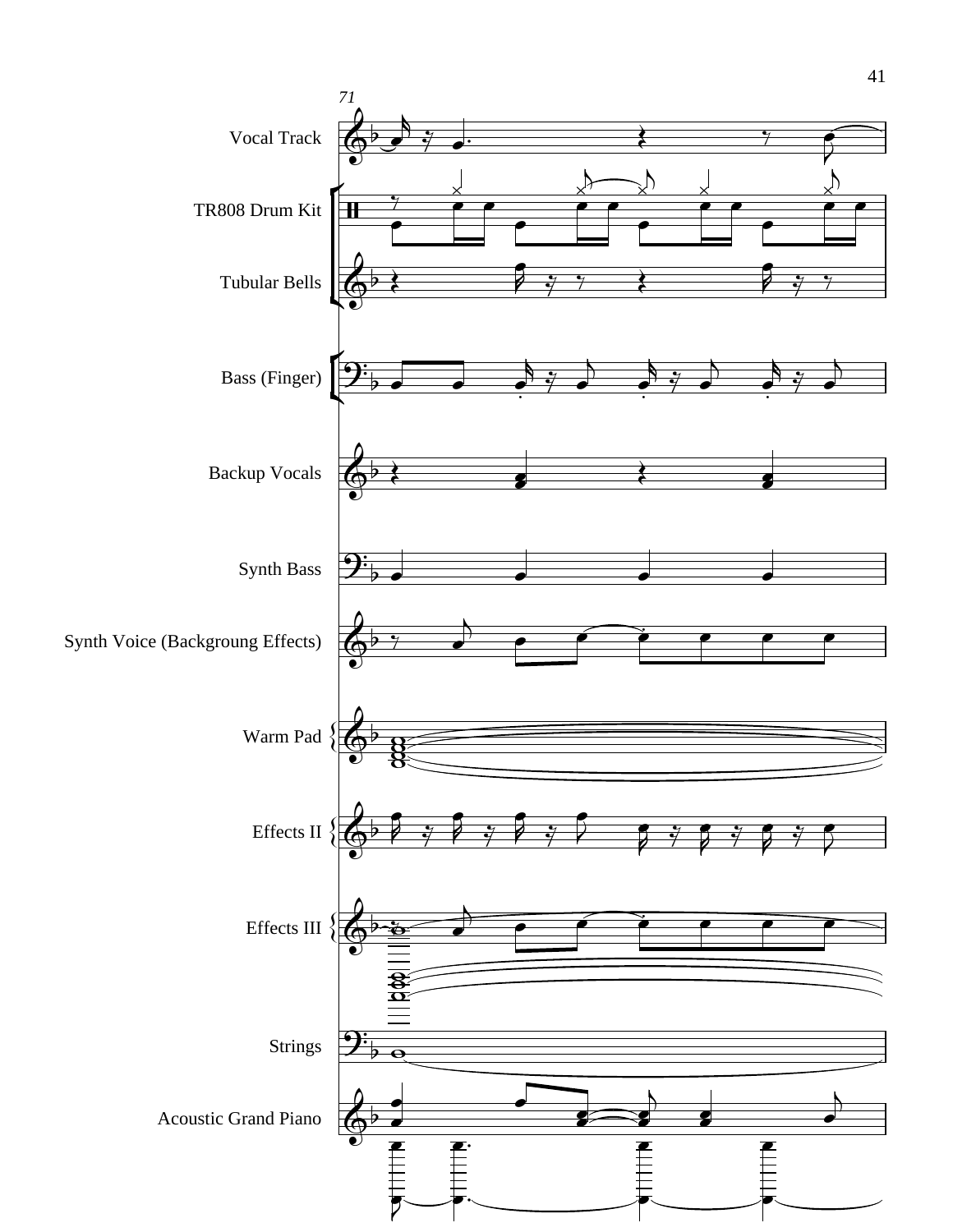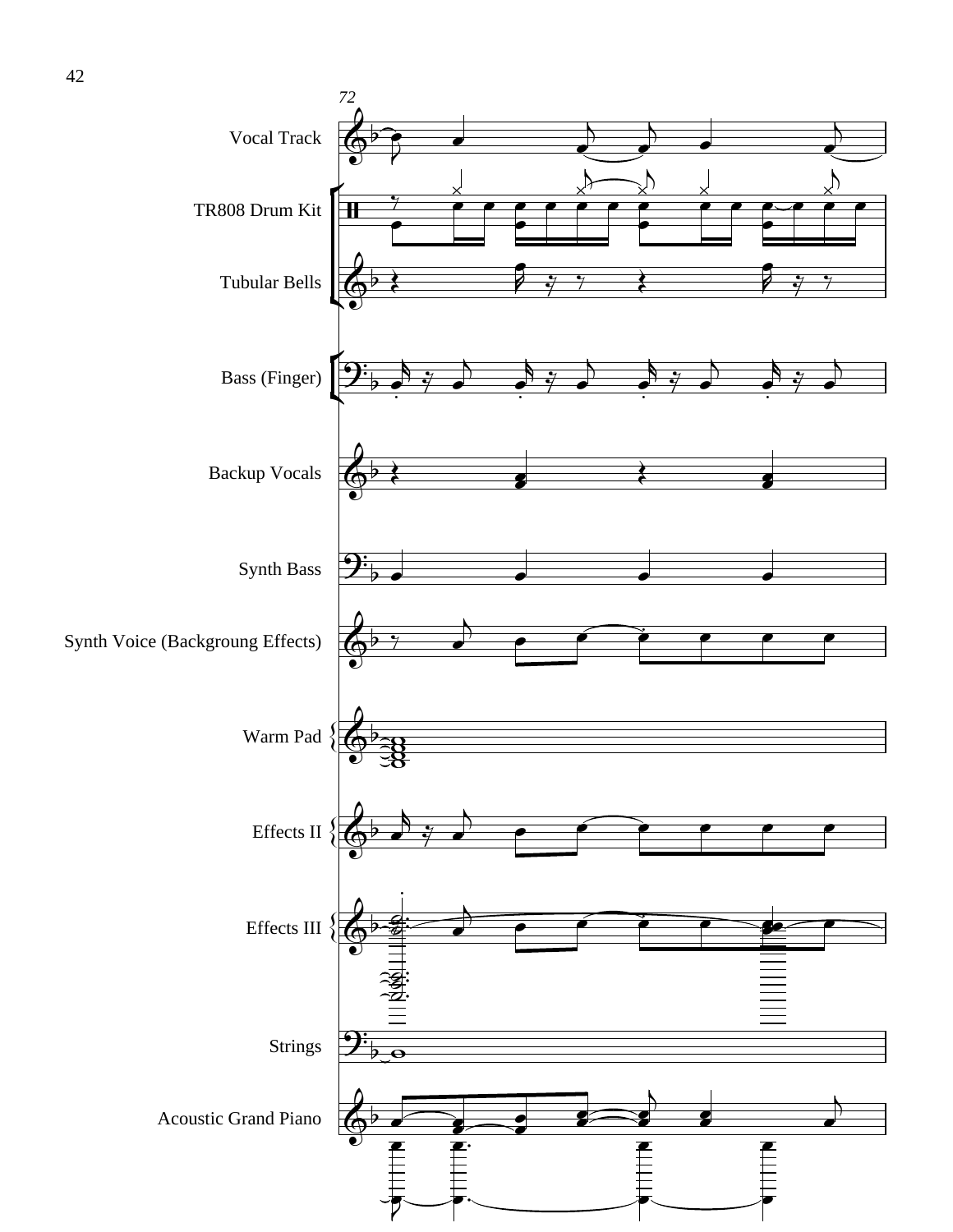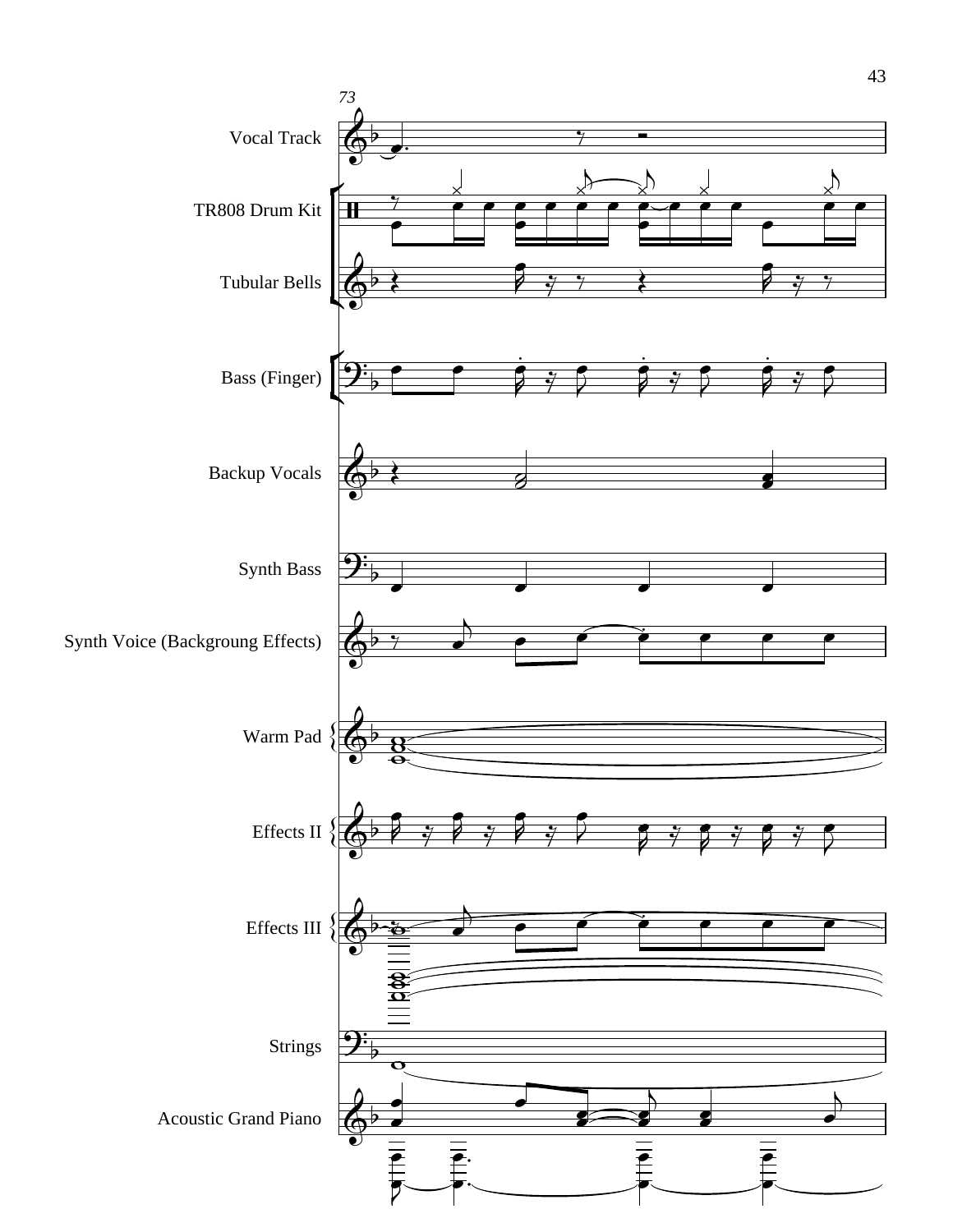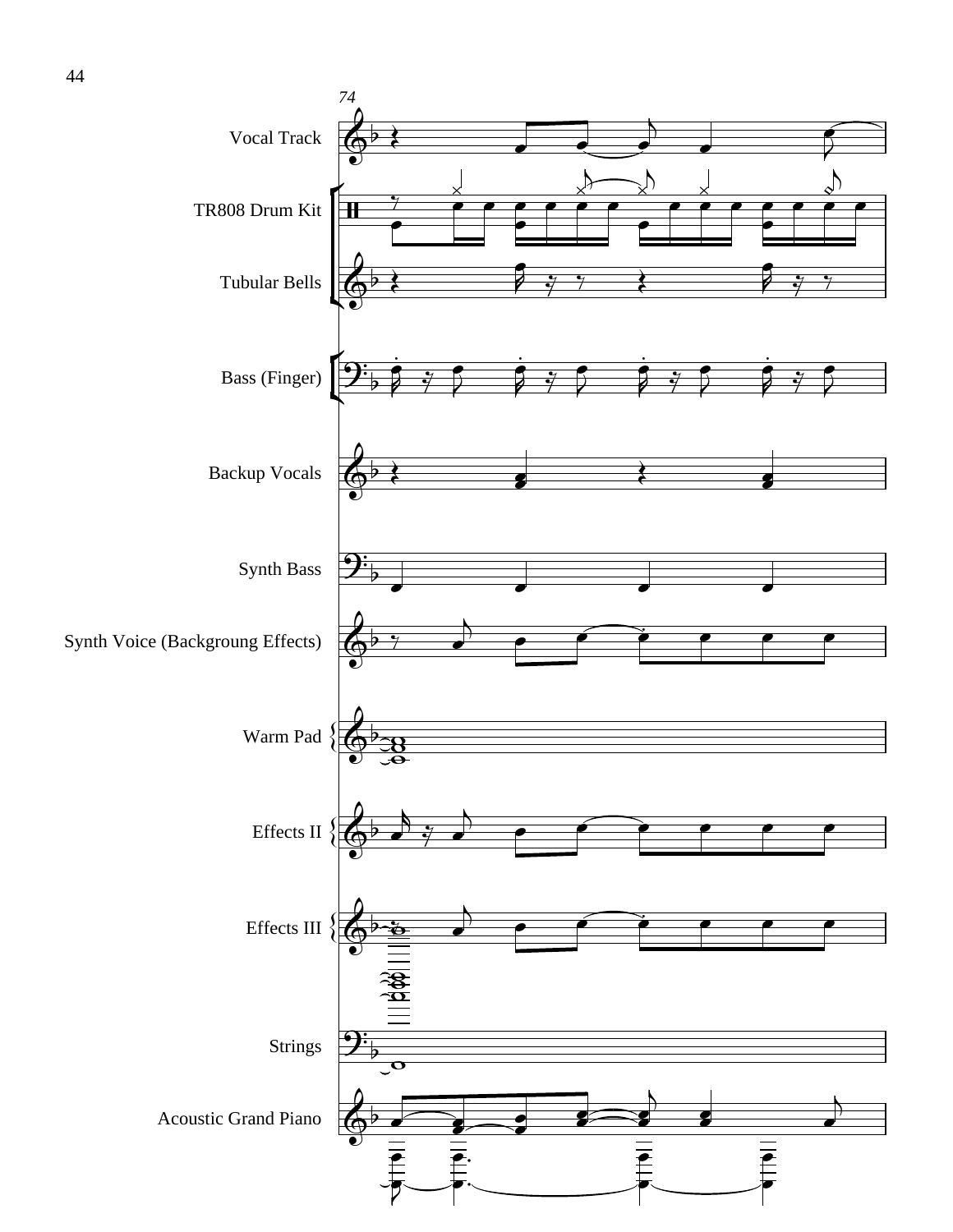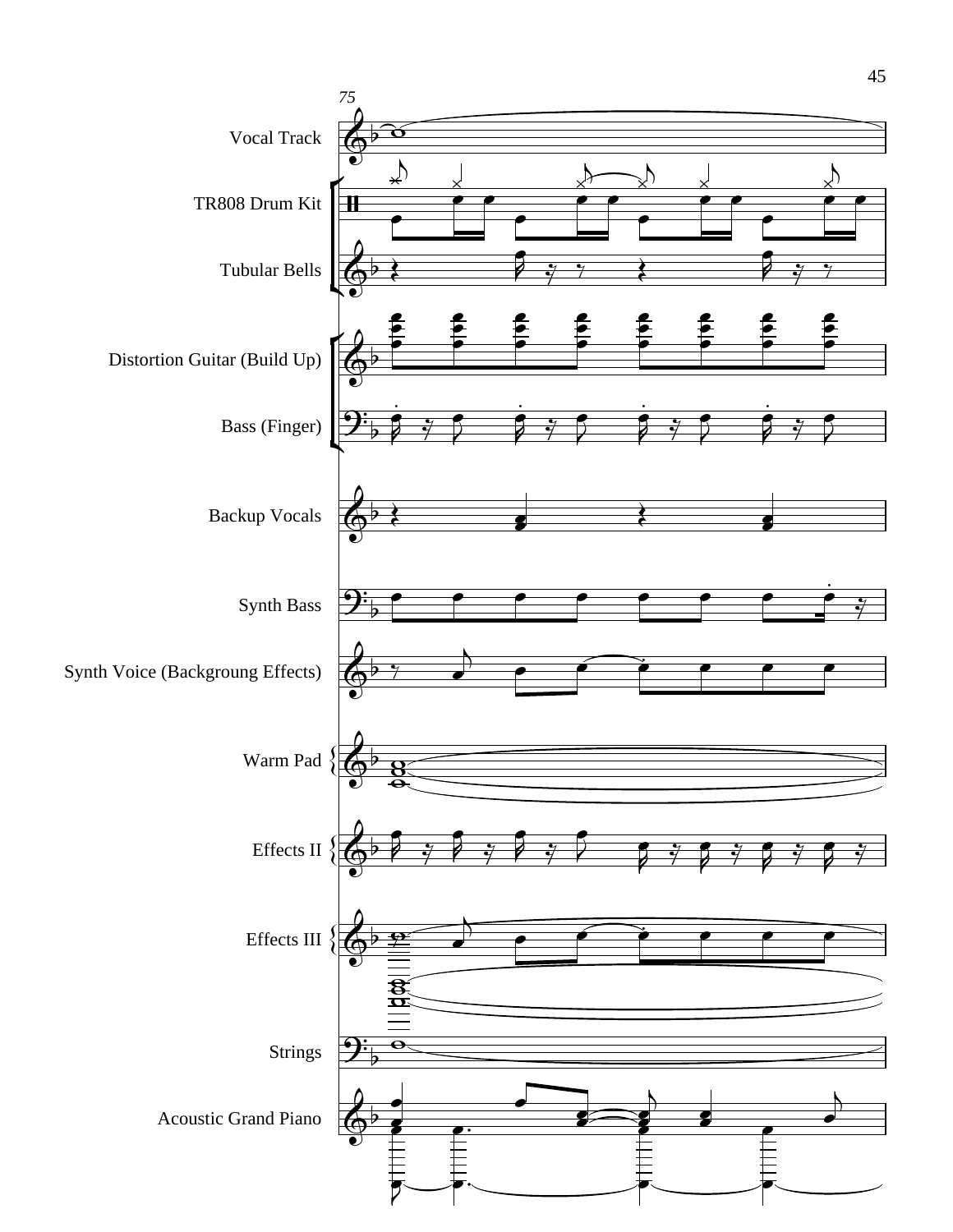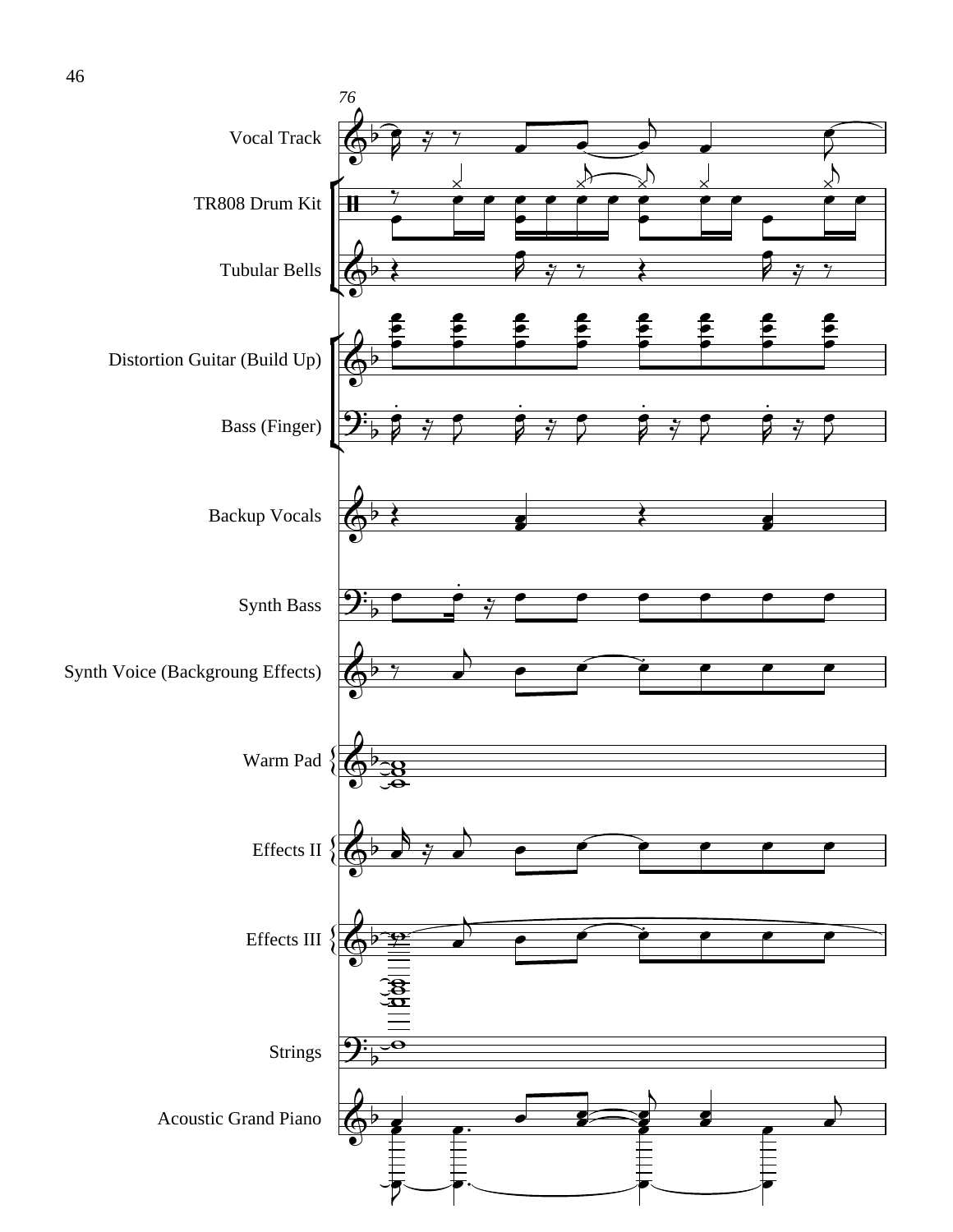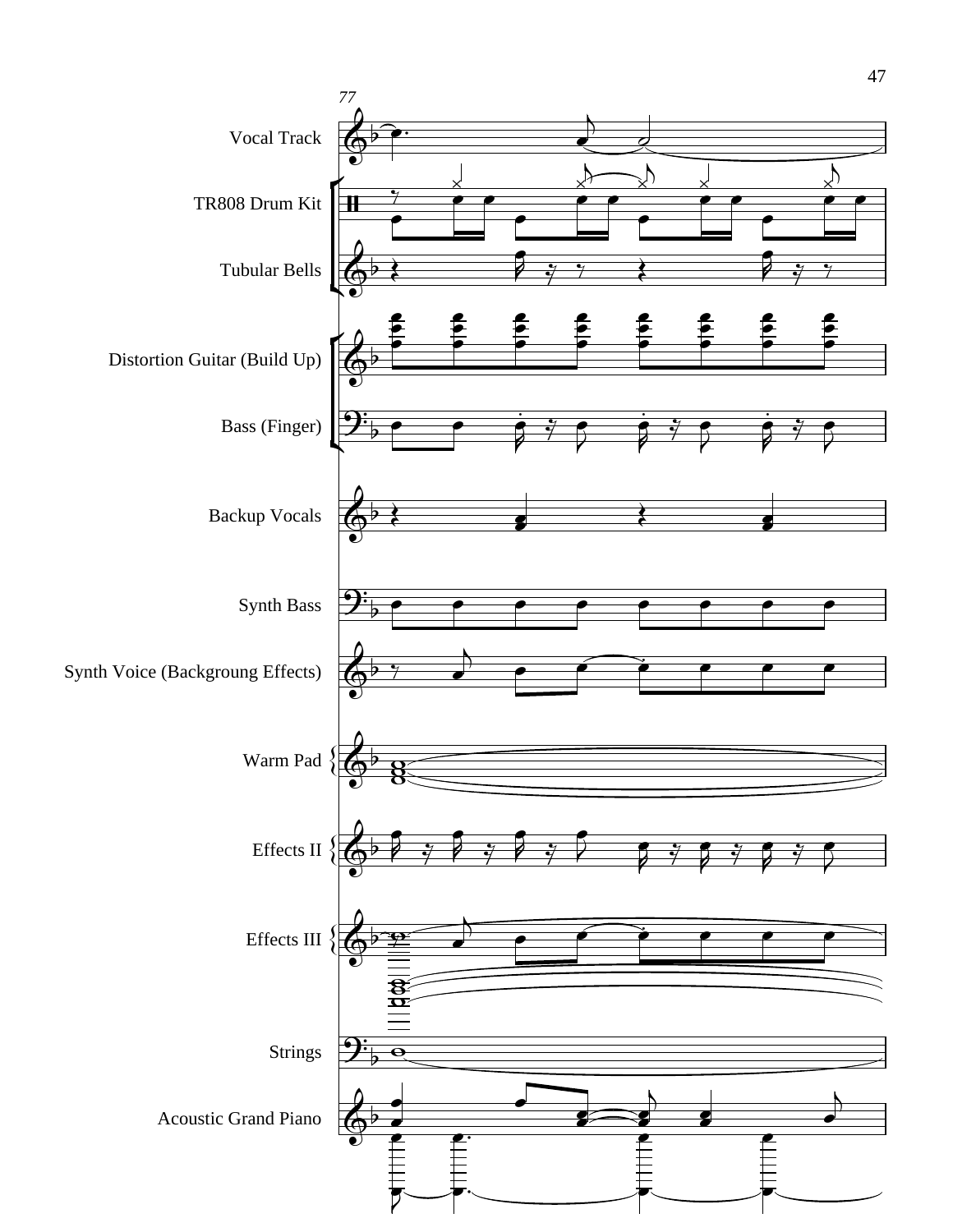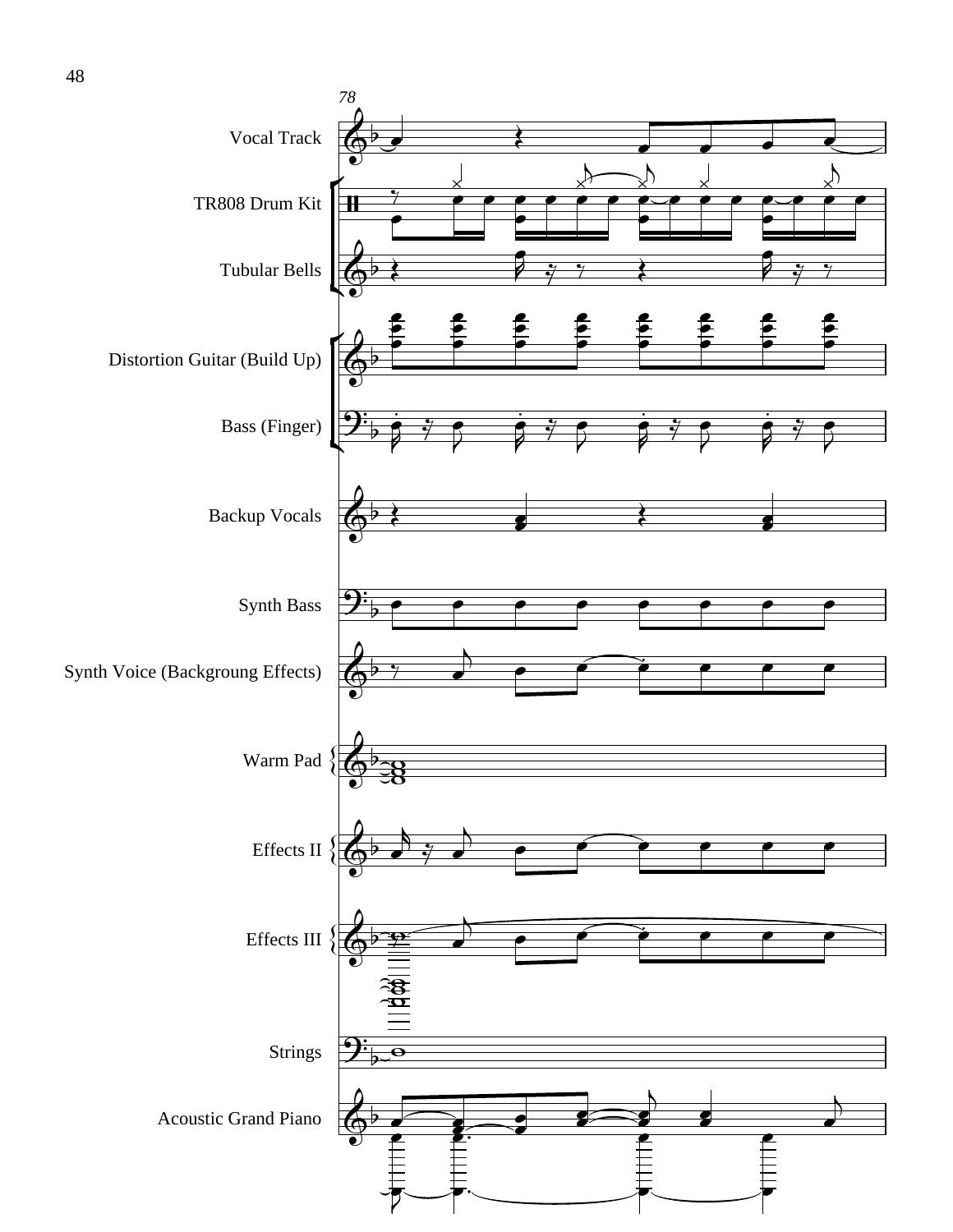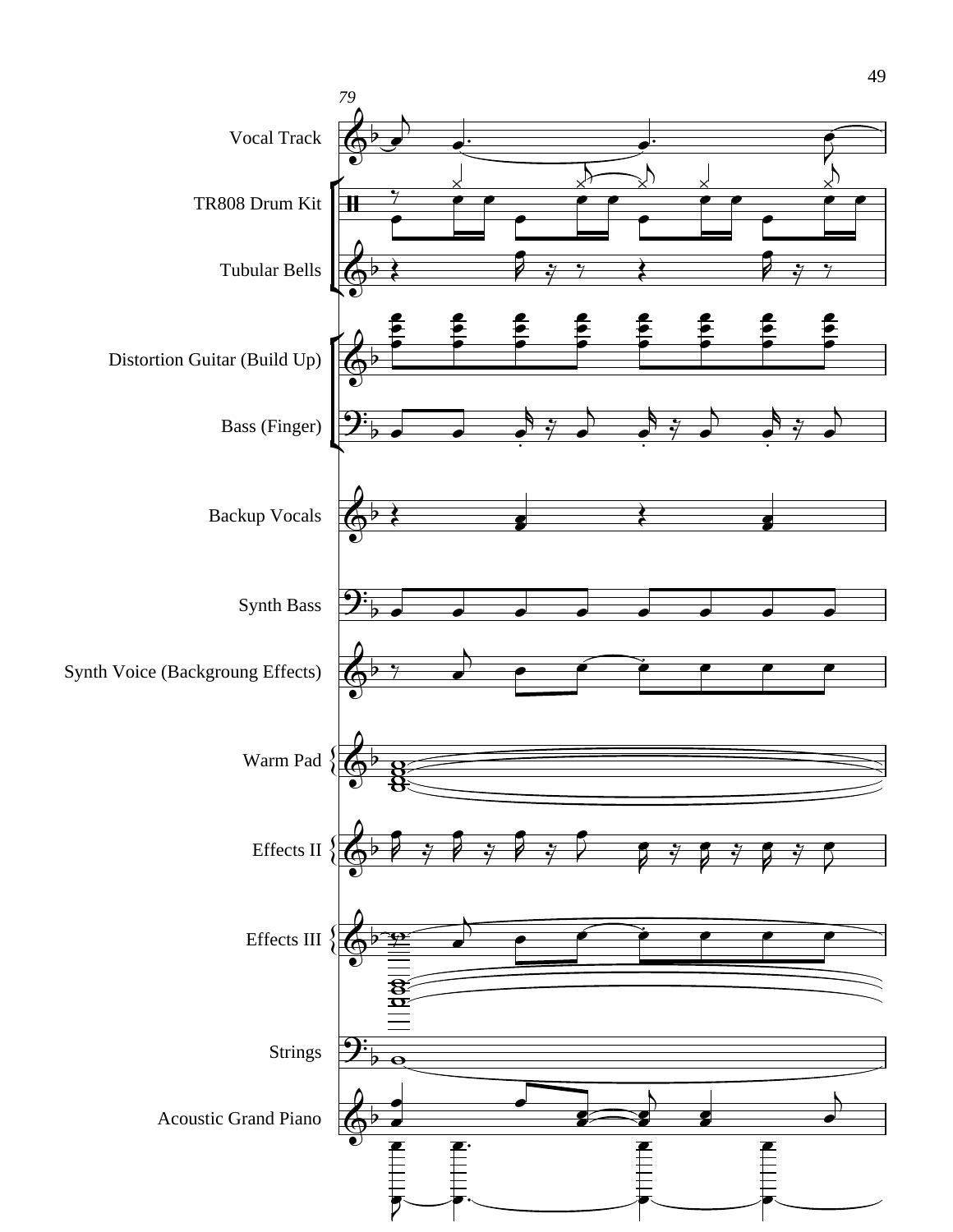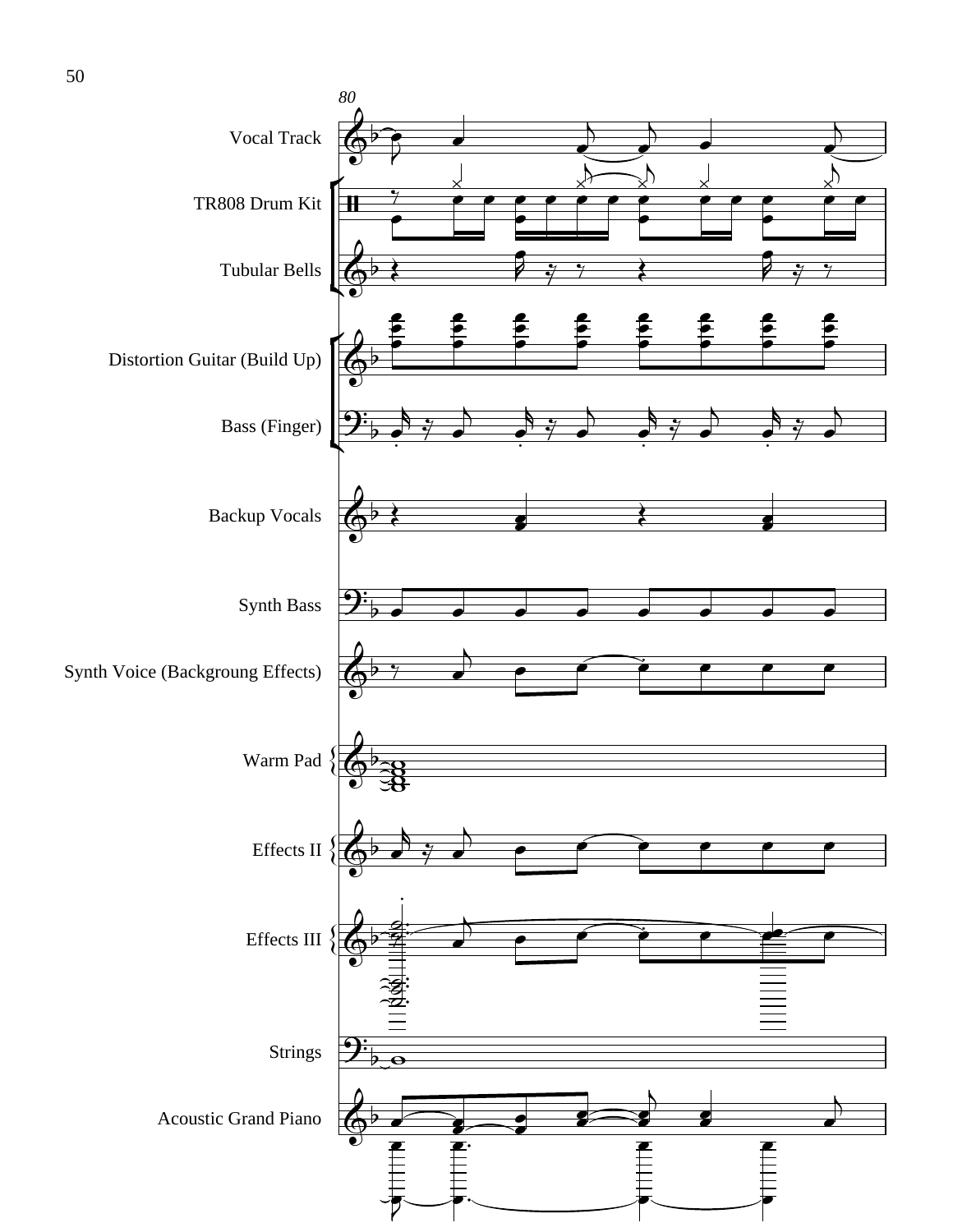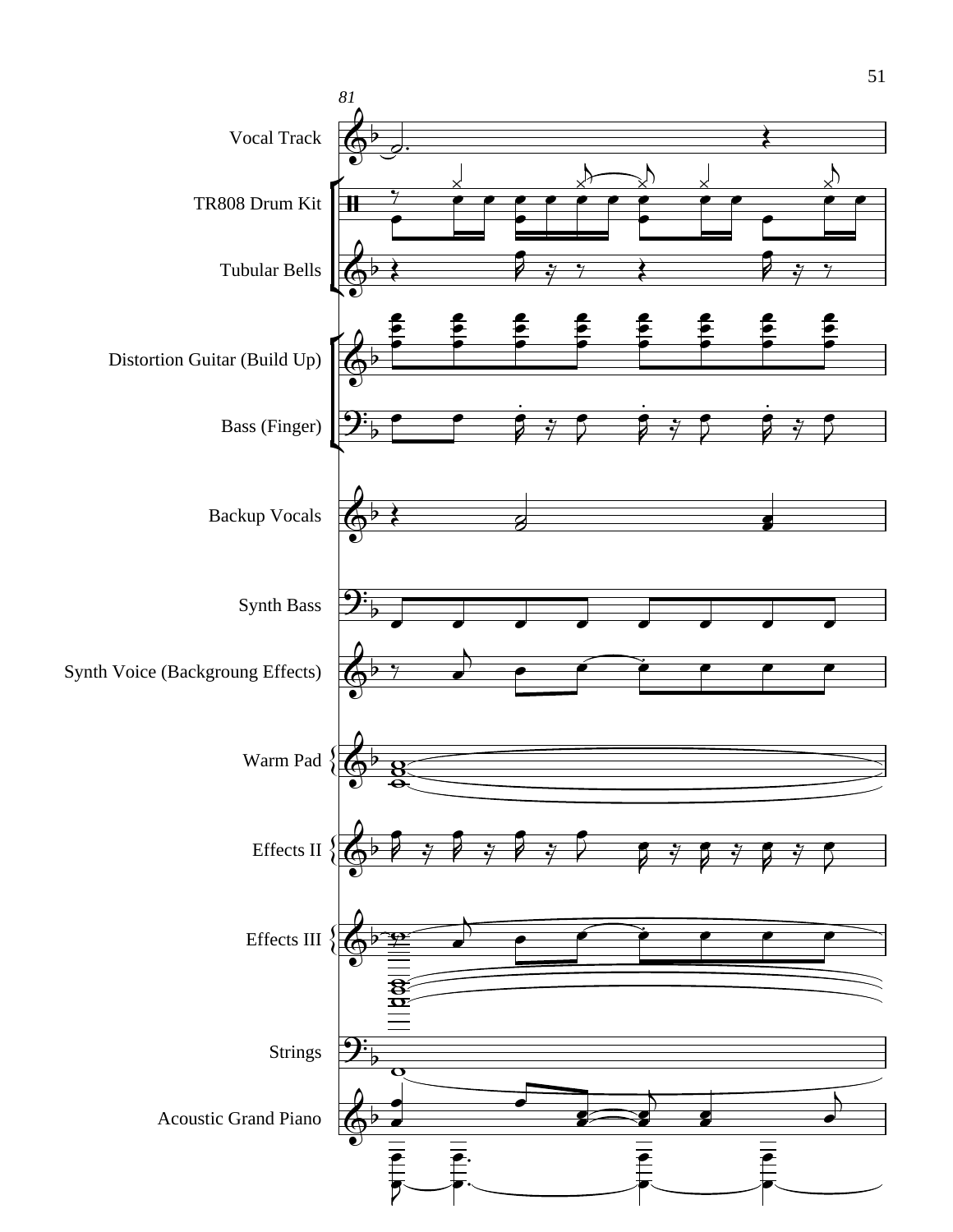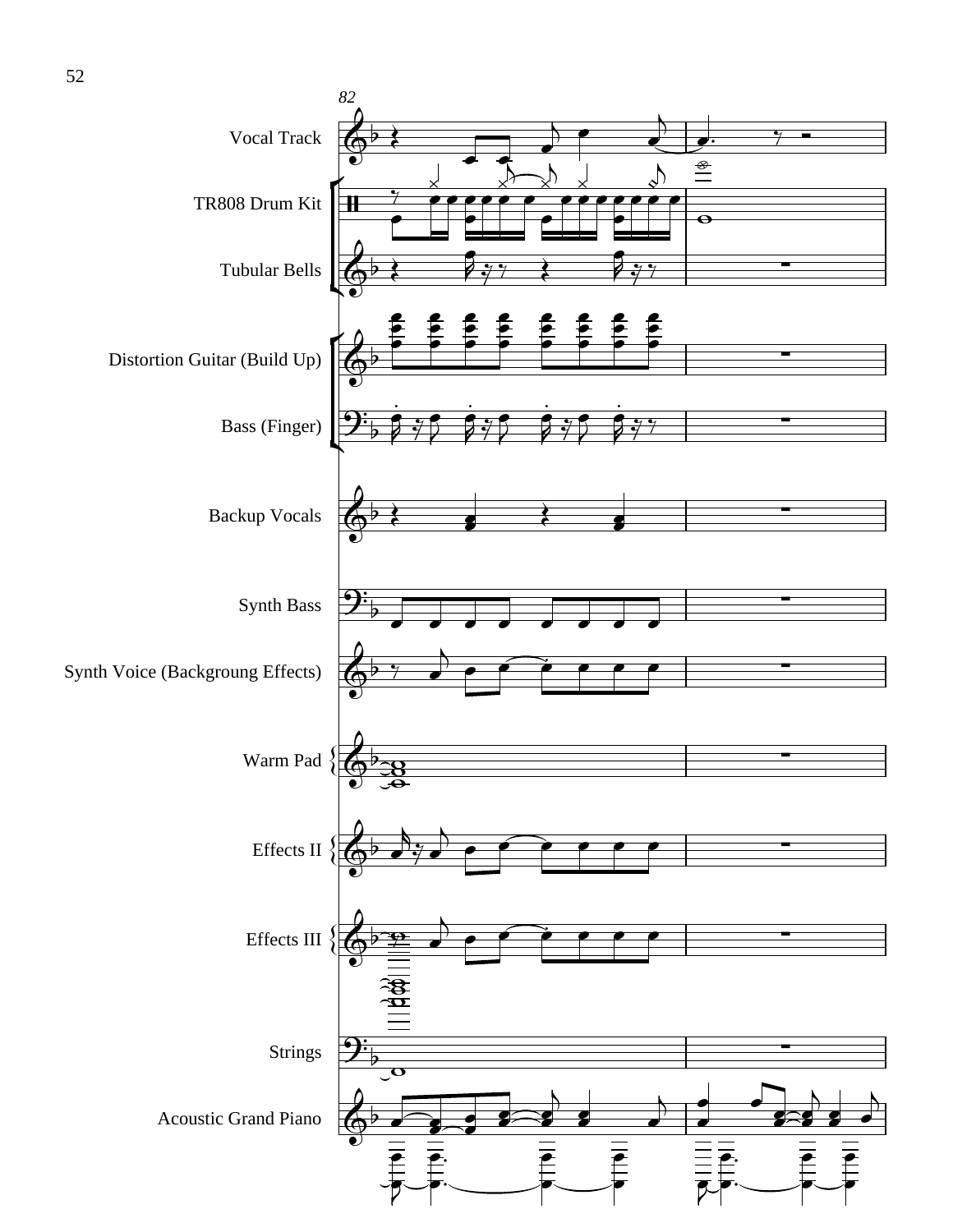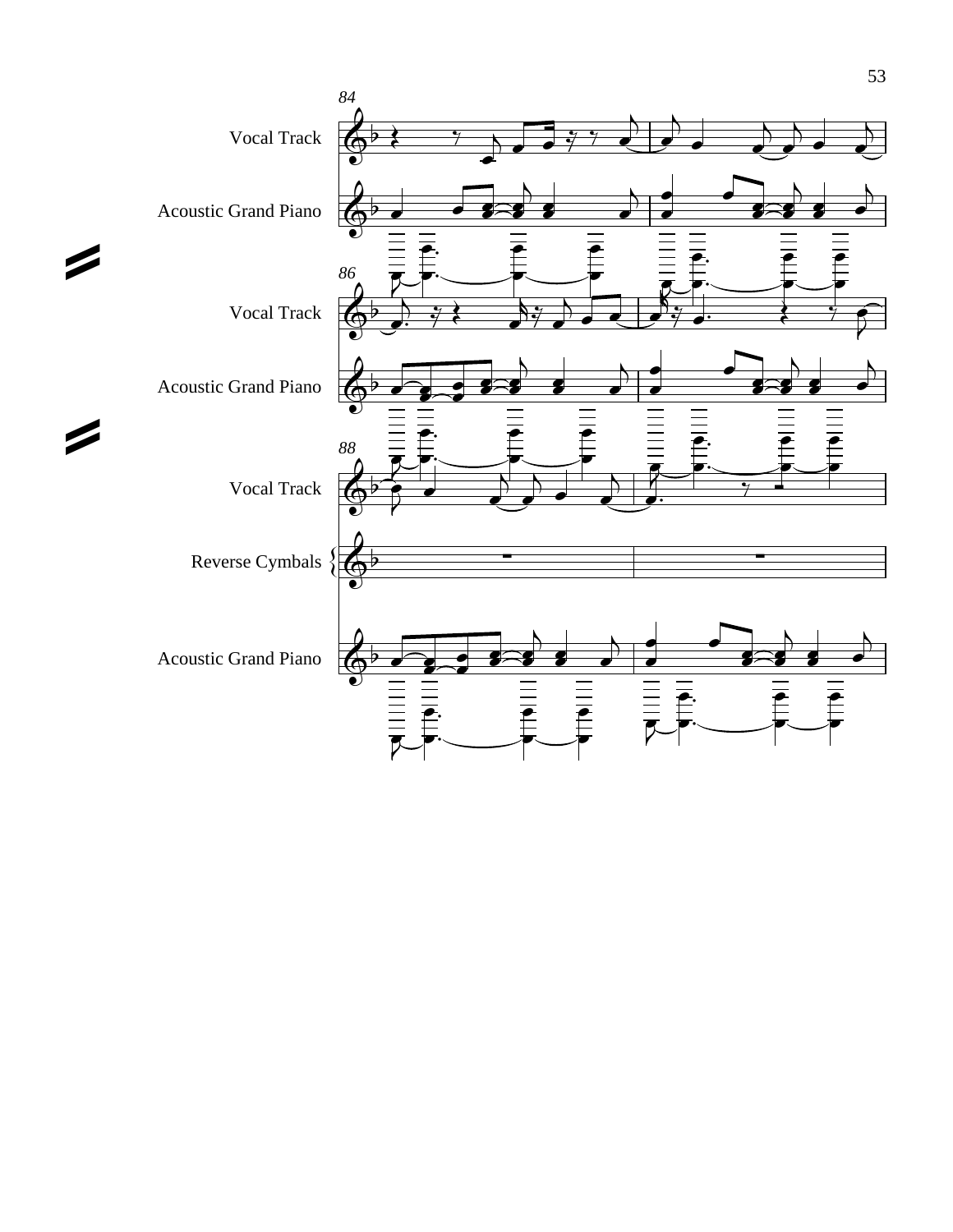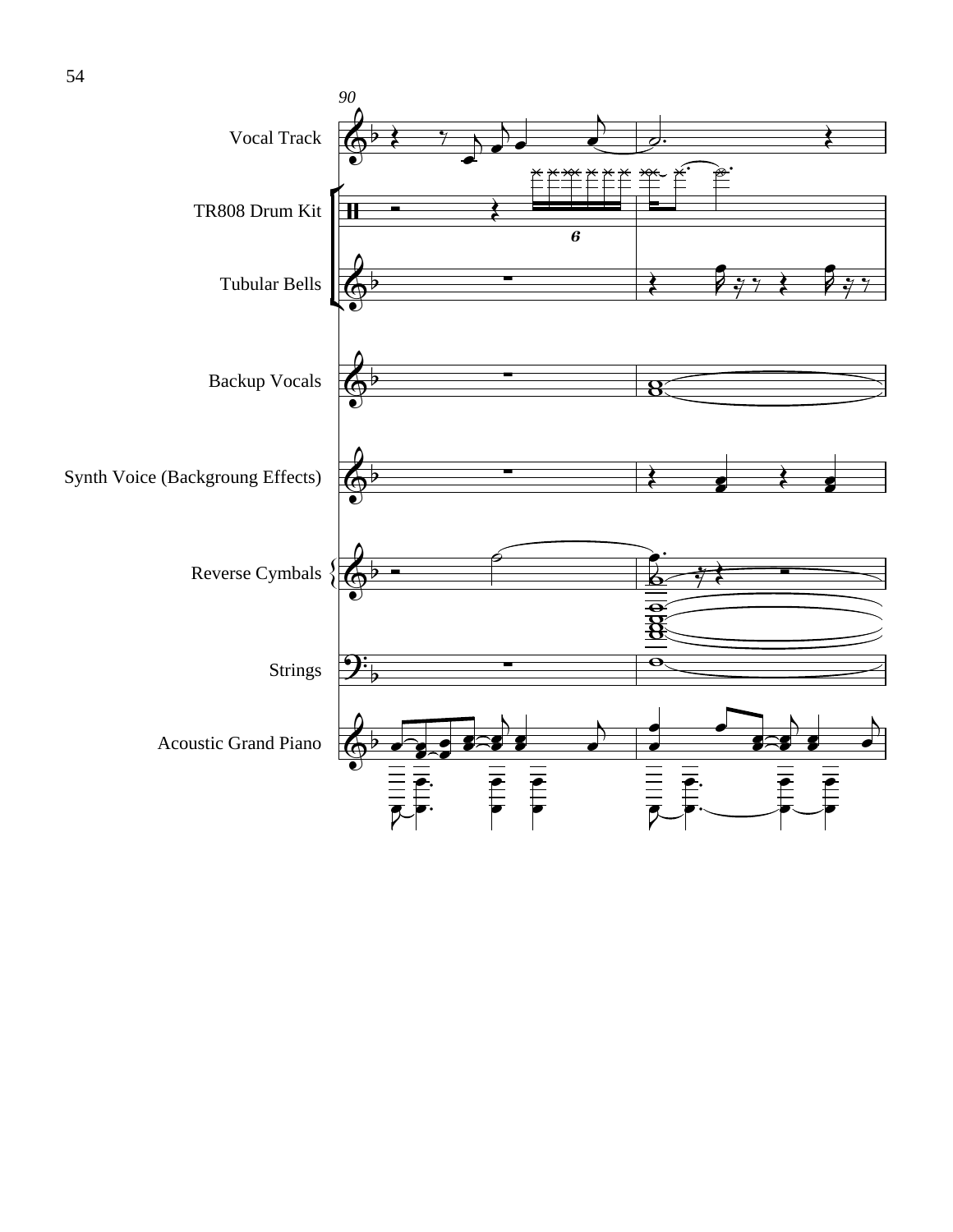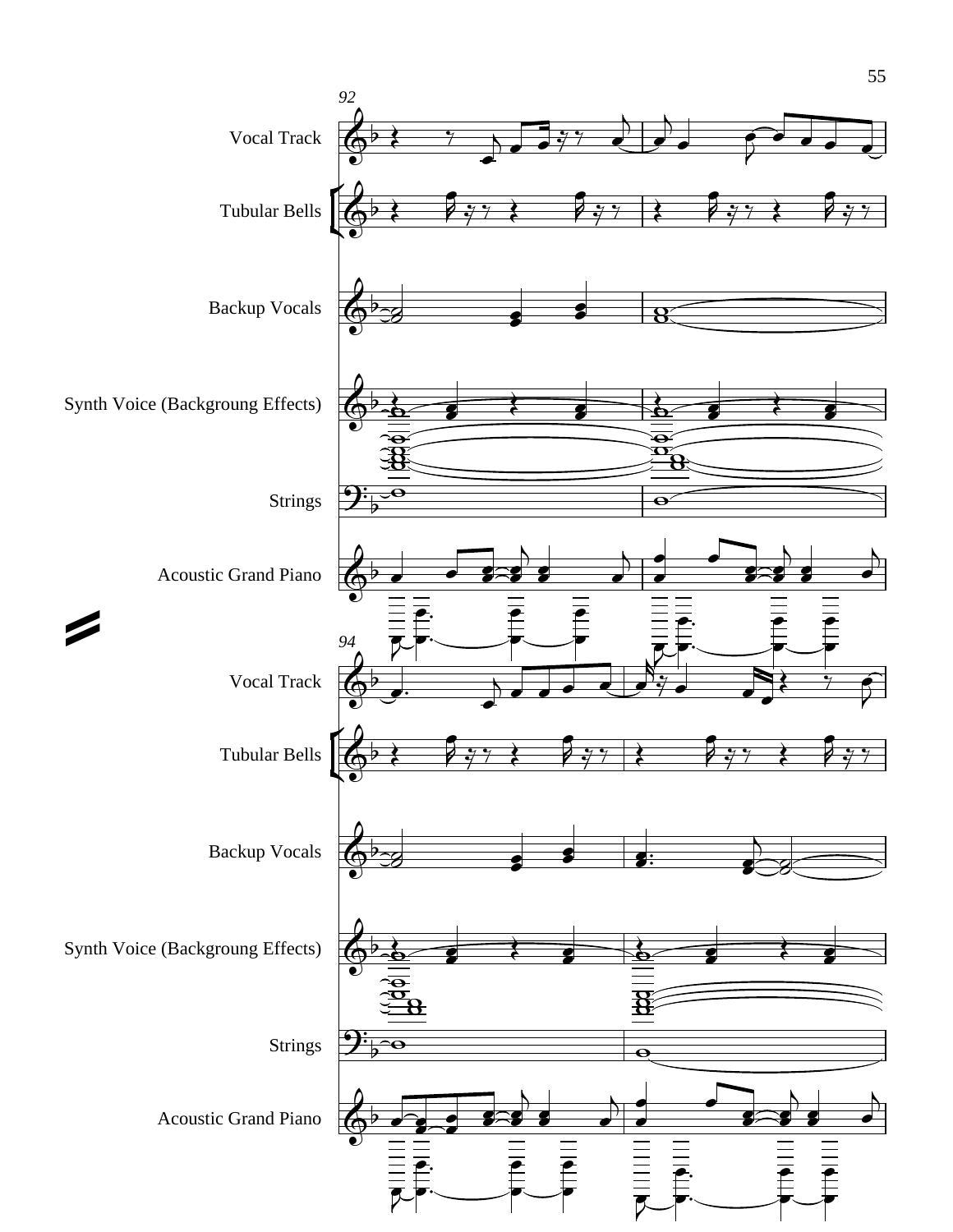